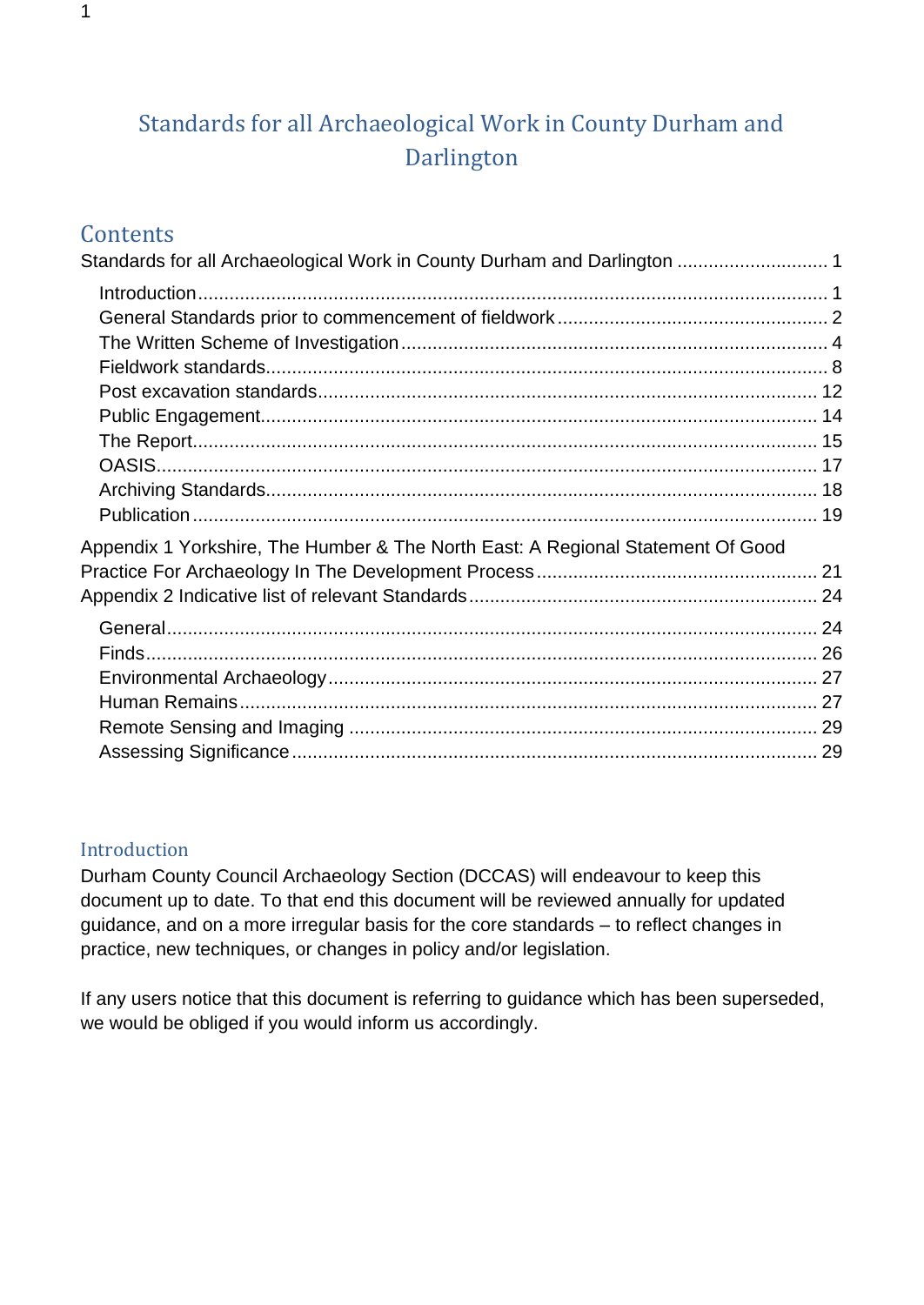A general tenet of work in the DCCAS area is that if a point mentioned in this document is not specifically changed in a project Specification, Written Scheme of Investigation, or other relevant documentation, then the standard in this document will apply by default.

#### <span id="page-1-0"></span>General Standards prior to commencement of fieldwork

It is expected that all archaeological works will be carried out according to archaeological best practice based on the sources below:

A) Yorkshire, the Humber and the North-East: A Regional Statement of Good Practice for Archaeology in the Development Process (SYAS 2011) (see Appendix 1)

B) Standards and Guidance for archaeological work produced by the Chartered Institute for Archaeologists<http://www.archaeologists.net/codes/cifa>

C) Management of Research Projects in the Historic Environment (MoRPHE) [https://historicengland.org.uk/advice/technical-advice/project-management-for-](https://historicengland.org.uk/advice/technical-advice/project-management-for-heritage/) [heritage/](https://historicengland.org.uk/advice/technical-advice/project-management-for-heritage/)

D) All relevant Historic England (HE) Guidance [https://historicengland.org.uk/advice/find/a-z](https://historicengland.org.uk/advice/find/a-z-publications/)[publications/](https://historicengland.org.uk/advice/find/a-z-publications/)

E) Other relevant standards and guidance documents (see Appendix 2 for an indicative list of relevant standards)

2.2 Contractors should plan for work based on the following assumptions:

Desk Based Assessment (DBA) – this will rarely be asked for by DCCAS, so you should check with us before producing one if a client asks for one. See also our Guidance for Desk Based Assessments at [www.durham.gov.uk/archaeology](http://www.durham.gov.uk/archaeology)

As of April 2022, only a digital copy of the report in pdf/a format must be submitted to the HER, and the provisions for OASIS (See Section 8) will apply.

Geophysics – this should cover 100% of a Greenfield site or as near as practicable to this, but exclude known areas of landfill, areas with problematic geology, and areas of known disturbance or previous development. The Geophysics report should be a hybrid document which includes desk-based research (see our Guidance for Desk Based Assessments). This should be used to help interpret the survey results, and this MUST include a full HER search. As of April 2022, only a digital copy of the report in pdf/a format must be submitted to the HER, and the provisions for OASIS (See Section 8) will apply. Work should be carried out in accordance with the EAC guidelines (EAC 2016), including digital archiving of data.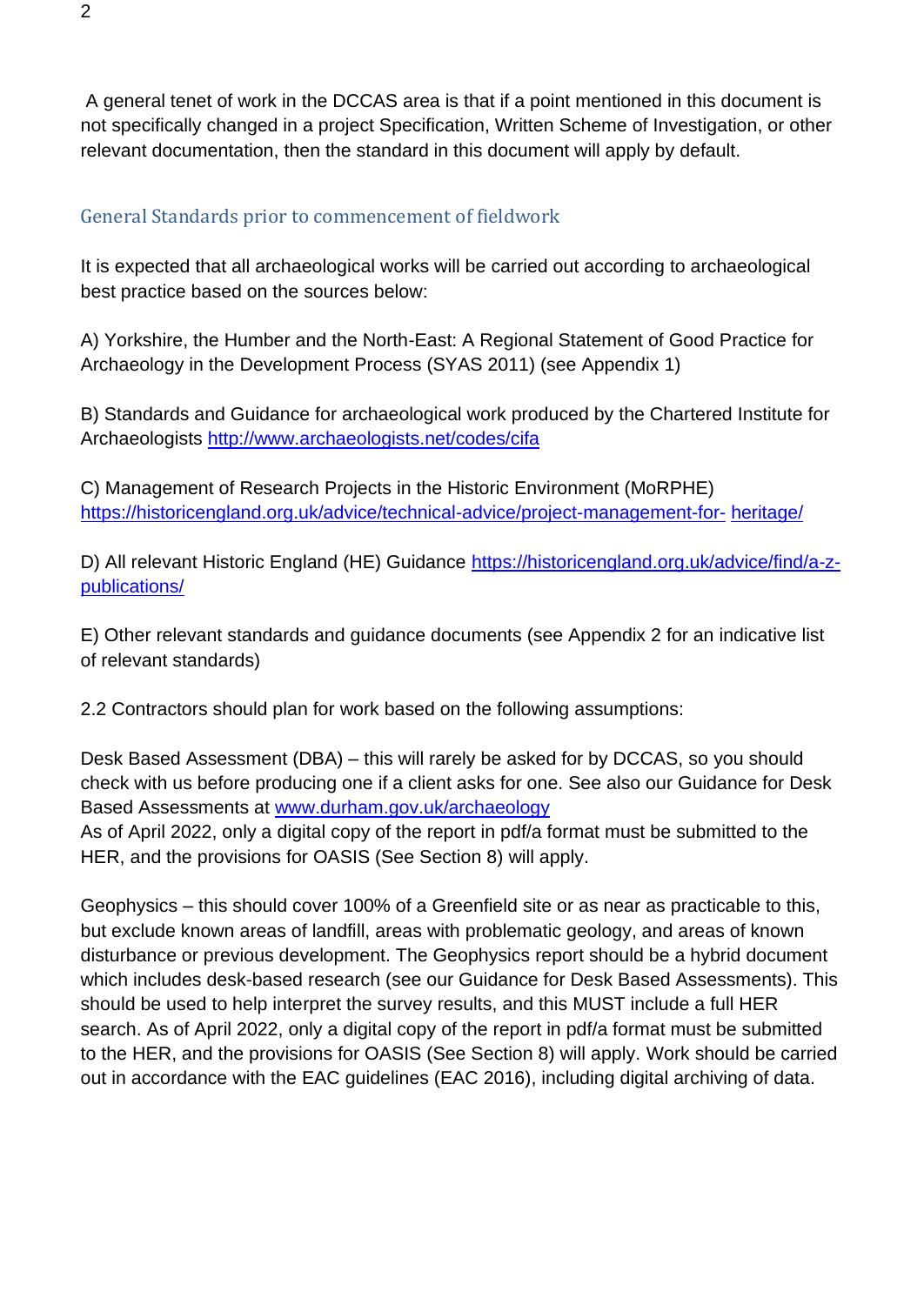Geophysical Survey will always need to be tested and confirmed by trial trench evaluation.

Evaluation by sample trenching. Following geophysical survey, the proportion of a site to be sampled will be a minimum of 4%, with an assumed 1% contingency to expand trenches. If no prior geophysical survey is possible, then the sampling of an even higher percentage will be required, and you are advised to liaise with DCCAS to determine this. This sample percentage should be used when tendering for work. As of April 2022, only a digital copy of the report in pdf/a format must be submitted to the HER, and the provisions for OASIS (See Section 8) will apply.

2.3 Final on-site methodology must be confirmed with the DCCAS prior to work commencing, via a Written Scheme of Investigation (WSI) (See section 3)

2.4 The client must give the archaeological contractor advance notice of scheme timetables and adequate notice of when their presence will be required on site. The anticipated extent of the work must be confirmed with the client in advance of tendering.

2.5 The line of communication on-site between the client and/or their representative and the archaeological contractor must be clearly stated in advance. This is especially important with regards to who must be advised of any necessary stoppage time if the scheme requires it (for example during a 'watching brief').

2.6 It must be clearly agreed before the site works begin that the archaeological contractor has access to all appropriate areas on site. If upon arrival on site it is found that areas expected to be accessible are not available for any reason, DCCAS should be informed as soon as possible.

2.7 It is the archaeological contractor's responsibility to ensure they comply with all relevant Health and Safety legislation, guidance, and best practice. DCCAS staff are not qualified to comment on any Health and Safety aspects of a WSI. Any issues regarding this are a matter to be worked out between the Contractor, the client and, if necessary, the Health and Safety Executive.

2.8 Changing Contractors: A Developer may decide to change archaeological contractor between different phases of work eg between different techniques or phases of evaluation, or between evaluation and mitigation. They may also decide to change contractor within a phase – eg part way through an excavation. Finally, the developer may want to use a different contractor to do Post Excavation assessment than the contractor who carried out the excavation.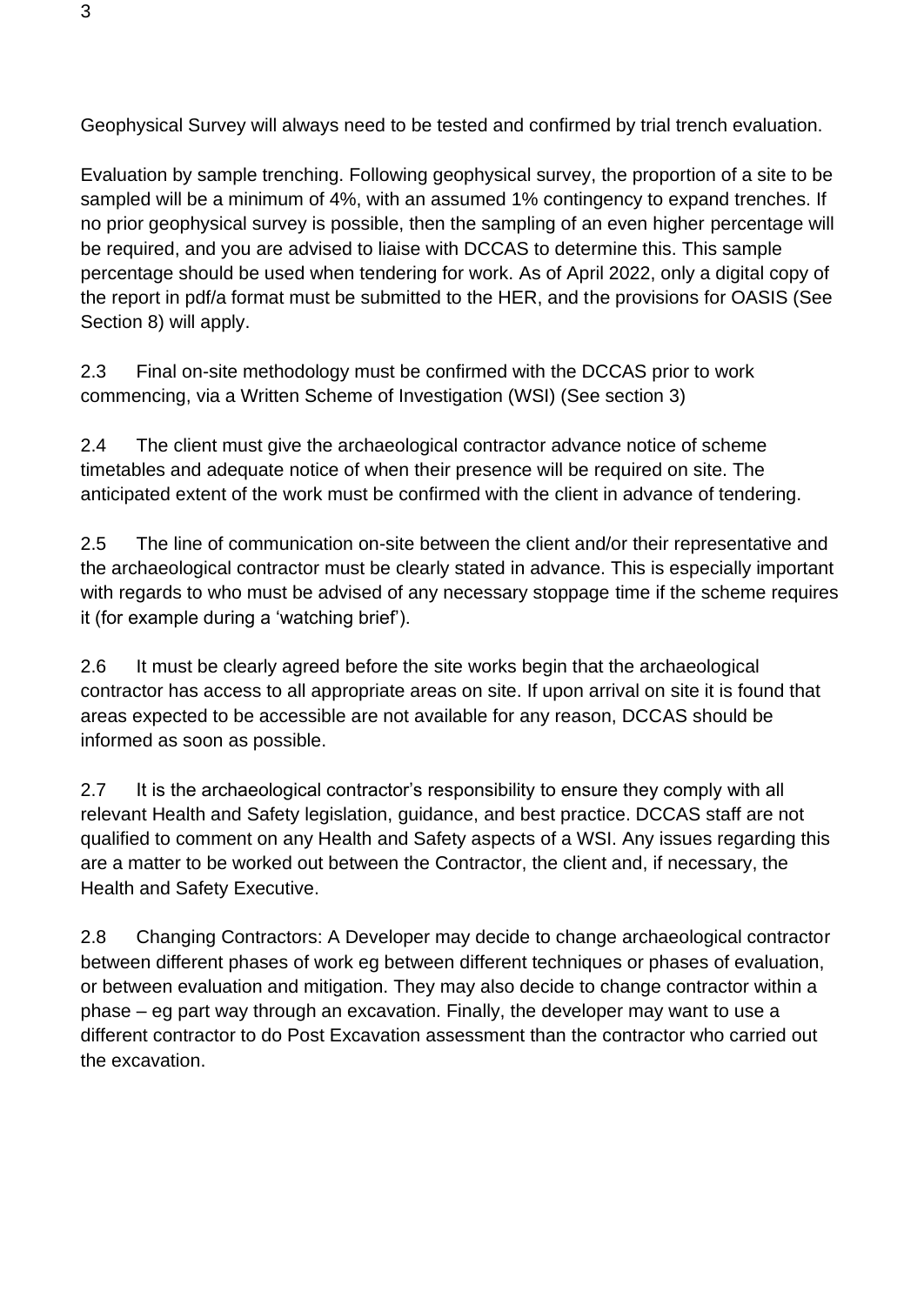2.9 Changing contractor mid phase, or between Excavation and Post Excavation Assessment is not desirable, though DCCAS cannot prevent a Developer from doing this. DCCAS will endeavour to ensure that any change-over is carried out in a way that does not adversely affect the quality and consistency of archaeological work. With that in mind, the following points need to be considered.

2.10 In such an eventuality the contractor will complete all reporting on the work they have carried out in accordance with the agreed WSI, unless agreed otherwise with DCCAS.

2.11 The archive for any completed phases will be handed over to the new contractor so that it can be used to complete any relevant work eg inclusion of material from evaluation for further assessment as part of post excavation assessment, following mitigation.

2.12 If the WSI has already been agreed, then DCCAS would accept an addendum to the WSI which updates any relatively minor changes to the WSI eg use of different specialists for assessment. The new contractor must comply with the full elements of the WSI in this case, so they should check it carefully before accepting it. If only an addendum is needed, no additional charges for agreeing the WSI will be levied.

2.13 If more detailed changes of the WSI are needed, eg changes in field methodology etc, then a new WSI will be needed, and a fee for agreeing this will be levied.

2.14 Project Monitoring: DCCAS must be given two weeks (or in exceptional circumstances a minimum of 48 hours) notice in writing of the commencement of groundworks and/or archaeological fieldwork. During such works representatives of DCCAS must be allowed access to the site and excavations at all reasonable times.

## <span id="page-3-0"></span>The Written Scheme of Investigation

3.1 A WSI should be produced for all intrusive archaeological works. These must be agreed with DCCAS before submission in support of a planning application.

3.2 The WSI does not need to re- iterate information included in this document. The WSI should focus on identifying the challenges and opportunities presented by an individual site, and how best to address them. It should also clearly identify any proposed variations from this document, along with the justification for them. If a point mentioned in this document is not specifically discussed, the standard in this document will apply by default.

3.3 The WSI should include:

The background to the project including reasons for work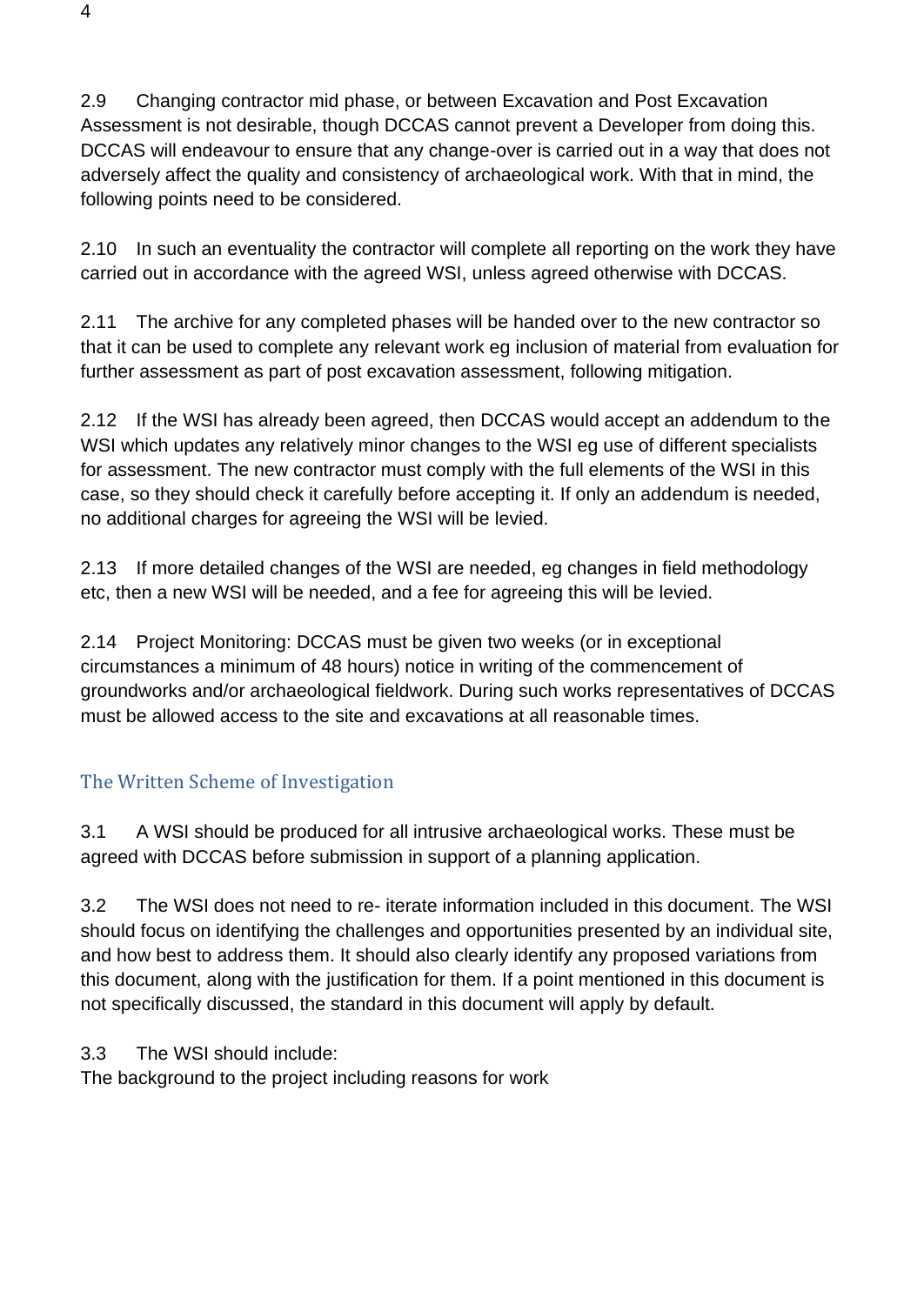- a) Site location (including a map, detailed location plan and a central National Grid Reference), site description, as well as all relevant site names and identifier codes (e.g. Planning Application References)
- b) Site geology and more specifically, what this means for the archaeological investigation – for example, how will it affect the reliability of geophysical survey? Will the geology effect preservation of remains, and if so how? etc.
- c) Archaeological and historical background including any previous archaeological work on the site or nearby. This should include a critical discussion about what this implies for the possible archaeology on the site to be investigated, and not merely be a list of information found out about the area. This section should attempt to synthesise the information available into a narrative which will help understand the known or potential archaeology on the site.
- d) Aims and objectives of the project including specific research questions the project hopes to address, in line with published artefactual research frameworks, period specific research frameworks and more generally the North East Regional Research Framework,
- e) Areas included or excluded from field work (e.g. areas previously disturbed etc.). DCCAS expect producers of a WSI to carry out due diligence to ensure that the proposed methodology can be carried out on a site, e.g. that proposed trench locations are practicable. This may necessitate a site visit in advance. Areas of work should also be shown on a plan of a suitable scale.
- f) The programme and methodology of site investigation and recording, appropriate to achieving the stated aims of the project (i.e. broadly speaking, evaluation of the site, or mitigation of impact) (see section 4 of this document). This should consider the appropriateness of different techniques, depending on the site and type of remains expected. For example, if flint scatters are likely to be encountered, is test pitting more appropriate than trial trenching?
- g) Details on sampling strategies for excavation of features (see 4.9), but also for scientific analysis
- h) Capability statement on the staff to be used. This should give details of the skills and experience of the on-site manager. Whoever produces the WSI, and the relevant onsite managers, should be MORPHE trained. The appropriate certificates should be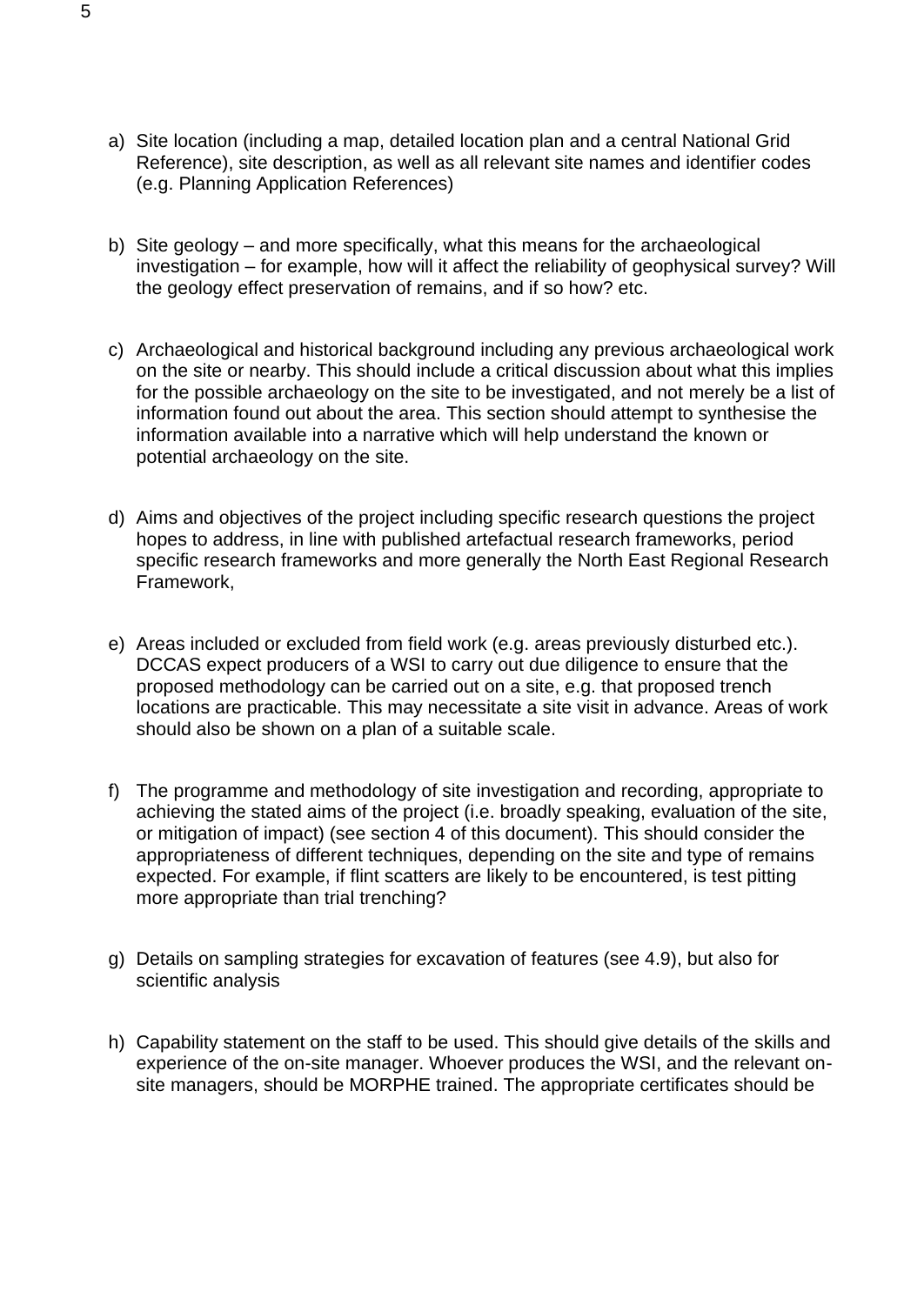included as appendices in the WSI. If the on-site manager is not known at the time of the WSI, this needs to be confirmed in writing to DCCAS at the same time as the they are notified of the proposed commencement of work

- i) Arrangements for public engagement (see section 6 of this document)
- j) Contingency arrangements for all aspects of the project
- k) Details of expected on-site Staffing. We would recommend that details of staffing are included so the client is clear how many people will be on site and that the timetable is based on this level. This should make it clearer to the client if there are additional costs on a site due to increased staffing. DCCAS do not propose any staffing levels, except to say we would consider it exceptional for a Watching Brief to use more than one staff member per machine being monitored and would expect to see additional staffing justified in the WSI.
- l) Specialists to be used for post-excavation analysis. This should include details of their suitability for the role they will undertake (see section 5 of this document)
- m) The anticipated programme for the post-excavation assessment of the site, including anticipated timescales for assessment and report production. NOTE: If it is proposed to Condition the WSI, special thought must be given to how the LPA will be updated of any changes in the timetable for this work.
- n) The provision made for archiving of all site material, both digital and physical (see section 9 of this document), including the anticipated timescale for archive deposition. Digital Archiving should be carried out in accordance with a digital management plan. For guidance, please see [https://archaeologydataservice.ac.uk/advice/PreparingDatasets.xhtml#Data%20Mana](https://archaeologydataservice.ac.uk/advice/PreparingDatasets.xhtml#Data%20Management%20Plans%20(DMP)) [gement%20Plans%20\(DMP\)](https://archaeologydataservice.ac.uk/advice/PreparingDatasets.xhtml#Data%20Management%20Plans%20(DMP)) , [https://historicengland.org.uk/research/methods/archaeology/archaeological](https://historicengland.org.uk/research/methods/archaeology/archaeological-archives/adapt-tookit/)[archives/adapt-tookit/](https://historicengland.org.uk/research/methods/archaeology/archaeological-archives/adapt-tookit/) and<https://digventures.com/projects/digital-archives/>
- o) To ensure appropriate material is archived, the CIfA Archive Selection Toolkit should be used (available via<http://cifa.heritech.net/selection-toolkit> ).
- p) The provision to be made for publication and dissemination of the analysis and records of the site investigation (see section 10 of this document)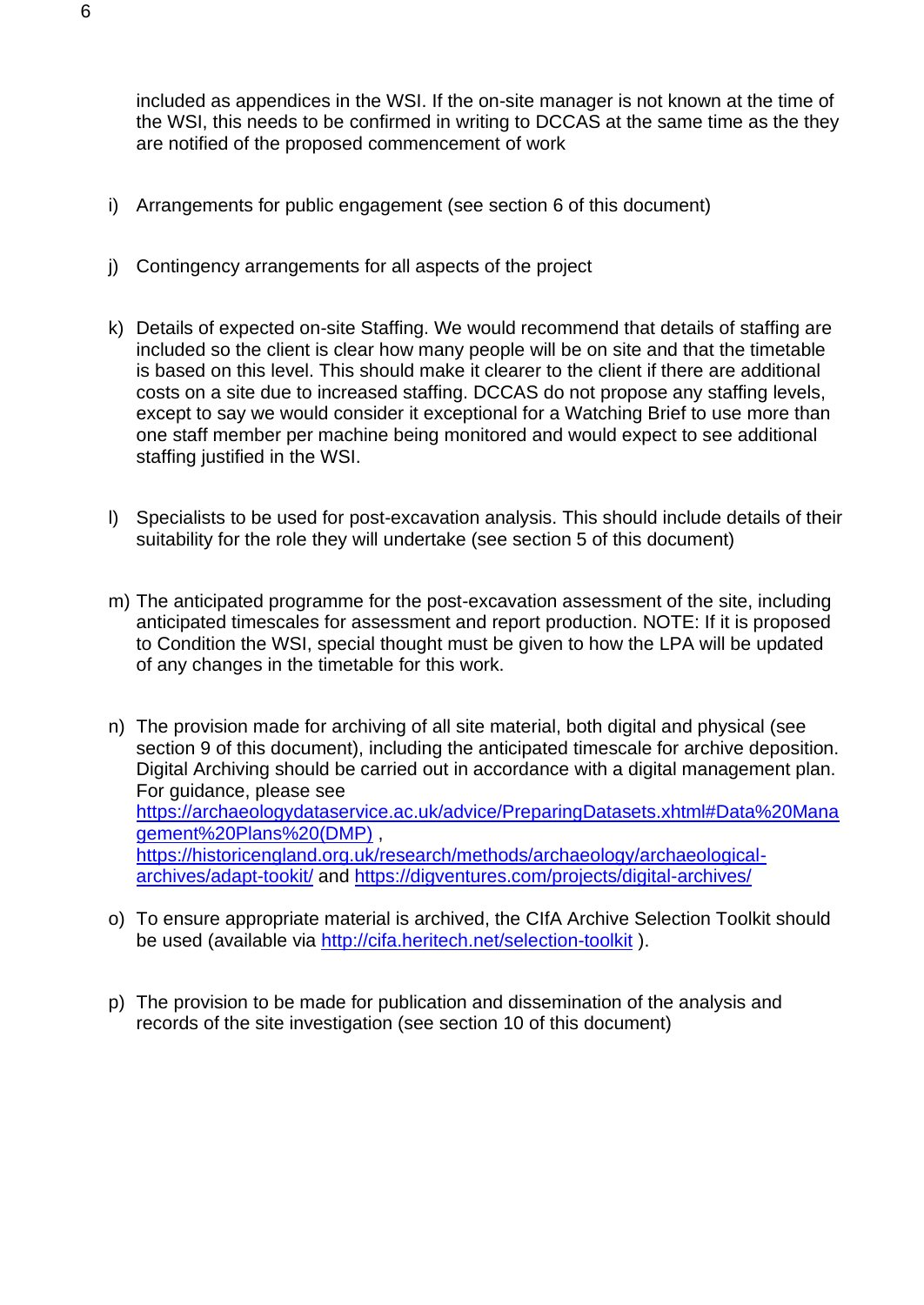q) Detail the provision to ensure the preservation in situ, or the preservation by record, of archaeological features identified during site works.

The author of the WSI should also be clearly identified.

3.4 Techniques and technology are continually progressing. The WSI should consider if new techniques which are useful, but not routinely used at present, could be included in the project – for example the use of drones to take overhead site photographs.

3.5 It is the archaeological contractor's responsibility to ensure that a WSI has been agreed before starting work. It should be noted that there is a fee for agreeing of a WSI, which we will charge to the archaeological contractor who prepared it (see online charging schedule).

3.6 Once a WSI is agreed, it is not set in stone and unchangeable. However, DCCAS must be contacted if, as further information on the site is revealed, the contractors consider it would be sensible to alter strategies on site. These changes should be agreed in writing.

3.7 Planning conditions relating to WSIs will not be discharged until the WSI has been agreed by DCCAS.

- 3.8 Tenders for the work must include a method statement, day rates and the following:
	- A. Brief details of the organisation and the number of staff who are proposing to carry out the work including any relevant specialisms or experience
	- B. The earliest date at which the work can begin, and the amount of notice required to initiate the work
	- C. Details concerning proposed methods of recording and source material
	- D. An estimate of how long the work will take broken down by time and cost in terms of data collection and report production (the anticipated extent of the work must be confirmed with the client in advance). The tender must include a breakdown of costs attributable to:
		- I. travelling and subsistence
		- II. fieldwork
		- III. report production
		- IV. archive preparation & deposition this is a requirement of all projects so should not be included as a contingency, but as part of the main tender
		- V. administration
		- VI. relevant DCCAS fees WSI and report agreement for example
		- VII. other

Contingency sums must be clearly allocated for the following:

- 1. publication
- 2. DCC monitoring visits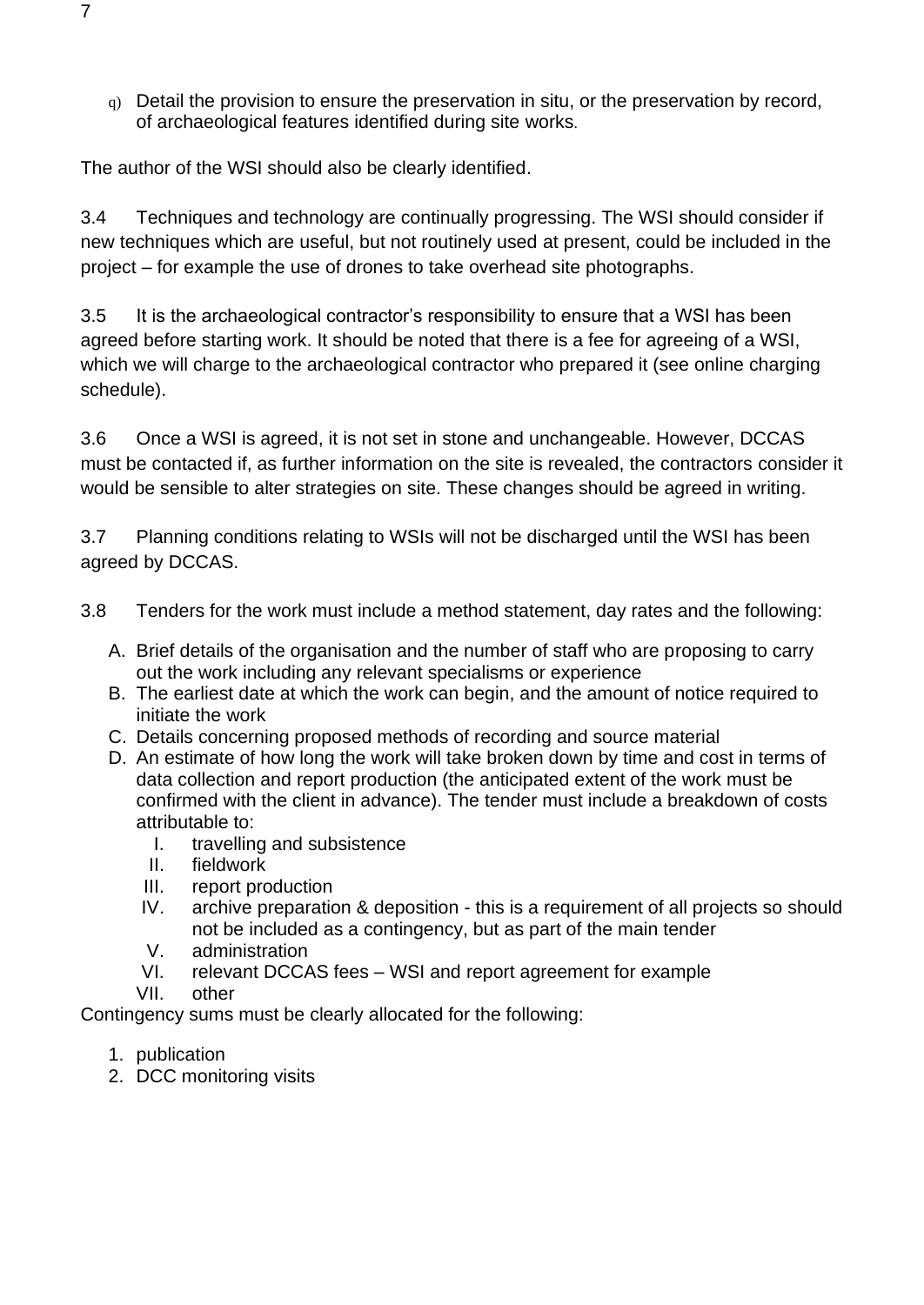### <span id="page-7-0"></span>Fieldwork standards

4.1 DCCAS would expect to receive regular updates on site work, where projects have a duration of several weeks or more.

4.2 DCCAS must be informed immediately if site conditions mean that evaluation trenches need to be omitted (though note 3.3 E above), or if significant numbers (over 5%) of the trenches need to be repositioned. Agreement to any changes must be obtained in writing by the Contractor. This is to ensure that the aims of the evaluation are still being met. Failure to inform DCCAS during the fieldwork phase may result in a return to a site being necessitated to do additional trenching.

4.3 Where human remains are uncovered, the delay between a site being stripped or trenched, and being archaeologically investigated must be kept to a reasonable period. If unreasonable delays are introduced by the developer, the contractor should inform DCCAS as soon as possible, so compliance action can be instigated, if necessary.

4.4 Machining: Where a machine is required during the groundworks phase of development, a toothless ditching bucket on a back-acting machine must be used by the contractor, unless agreed otherwise with DCCAS. This will be used under archaeological supervision until an archaeological horizon or natural sub soil is encountered. Where a deposit of potential archaeological interest is only partially exposed in a trench, consideration should be given to expanding the trench sufficiently to allow it to be appropriately investigated. Machines should not track over stripped areas until they have been cleared to do so by the on-site archaeologists. Machined areas should be manually cleaned before further investigation is carried out.

4.5 Excavation: All archaeological deposits will be manually excavated, using appropriate tools, to determine their nature and extent.

4.6 Evaluation: Excavation undertaken for evaluation purposes should be sufficient to clarify the extent, nature, and significance of any archaeology present and no more. It is appreciated that in some cases a higher than usual proportion of a feature may need to be excavated to reveal its true character. However, in most cases where it is clear that excavation will be required if planning permission is granted the approach will be one of recording and minimal intervention. This will enable the formulation of the most appropriate mitigation strategy whilst leaving the maximum percentage of archaeology undisturbed.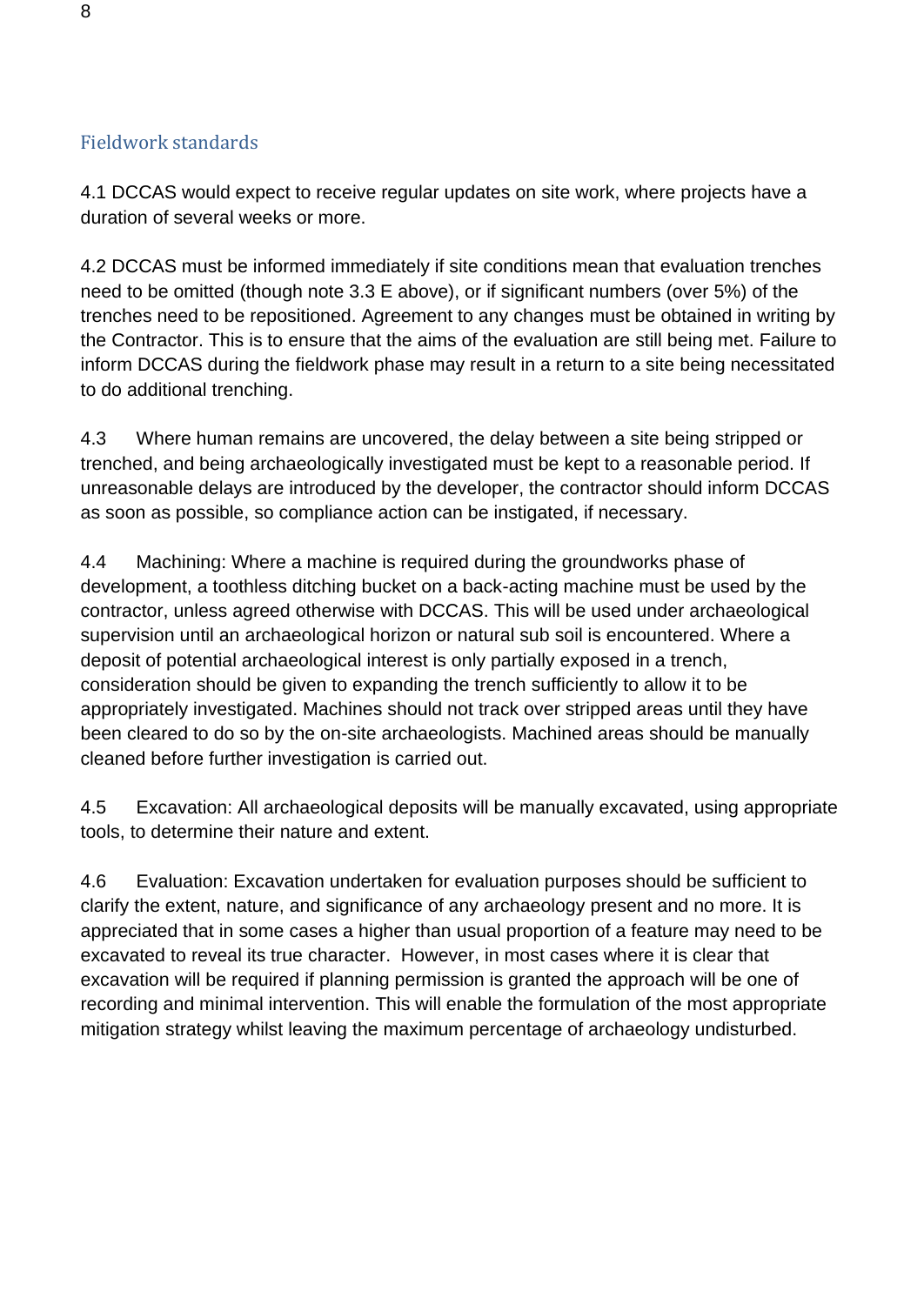4.7 However, it must also be borne in mind that the evaluation needs to provide evidence of conclusions used to inform planning decisions. Accordingly, sampling of features must be carried out to enable robust, evidence-based decisions to be made. Finding the balance between 4.6 and 4.7 is a matter of professional judgement, but decisions should be fully documented and explained in the report.

4.8 Trenches should be re-surveyed following excavation to ensure they are accurately located as investigated, as opposed to accurately located where planned to be investigated.

- 4.9 Where excavation is required the following will apply:
	- A. Discrete features, such as post-holes and pits, will be half sectioned as a minimum whilst smaller features (such as stake holes) should be fully excavated.
	- B. Linear features will have sample sections put through them at intervals so that a maximum 50% of the exposed feature is excavated and it is anticipated that no less than a 20% sample of a linear will be excavated. Lesser sample intervals may be acceptable depending on the nature of the site. The WSI should set out the sampling strategy for linears on the site, which can vary depending on the significance of the feature. Alternatively, the WSI needs to set out a mechanism for agreeing the sampling strategy once the initial site strip has been completed or is well under way. The agreement of the sampling strategy should occur no later than 48 hours after the completion of the site strip. All linear feature terminals will be excavated.
	- C. All Intersections between any features or deposit will be excavated.
	- D. Burials: to include inhumations, cremations, isolated charnel material as well as any grave goods associated with such material. These should be excavated in accordance with the latest versions of the standard guidelines regarding such material (see Appendix 2 for examples)
	- E. Deep features e.g. wells. Such features may also include levels of waterlogging which may need to be anticipated in contingency plans for the project.

4.10 Metal Detecting: Where appropriate, metal detecting should be carried out on spoil. Details must be provided of the machine being used and the experience of the operator. The machine should be set to not discriminate against ferrous objects. Larger projects may need involvement from local Metal Detecting groups. In these instances, contact should be made with the local Finds Liaison Officer to get contact details.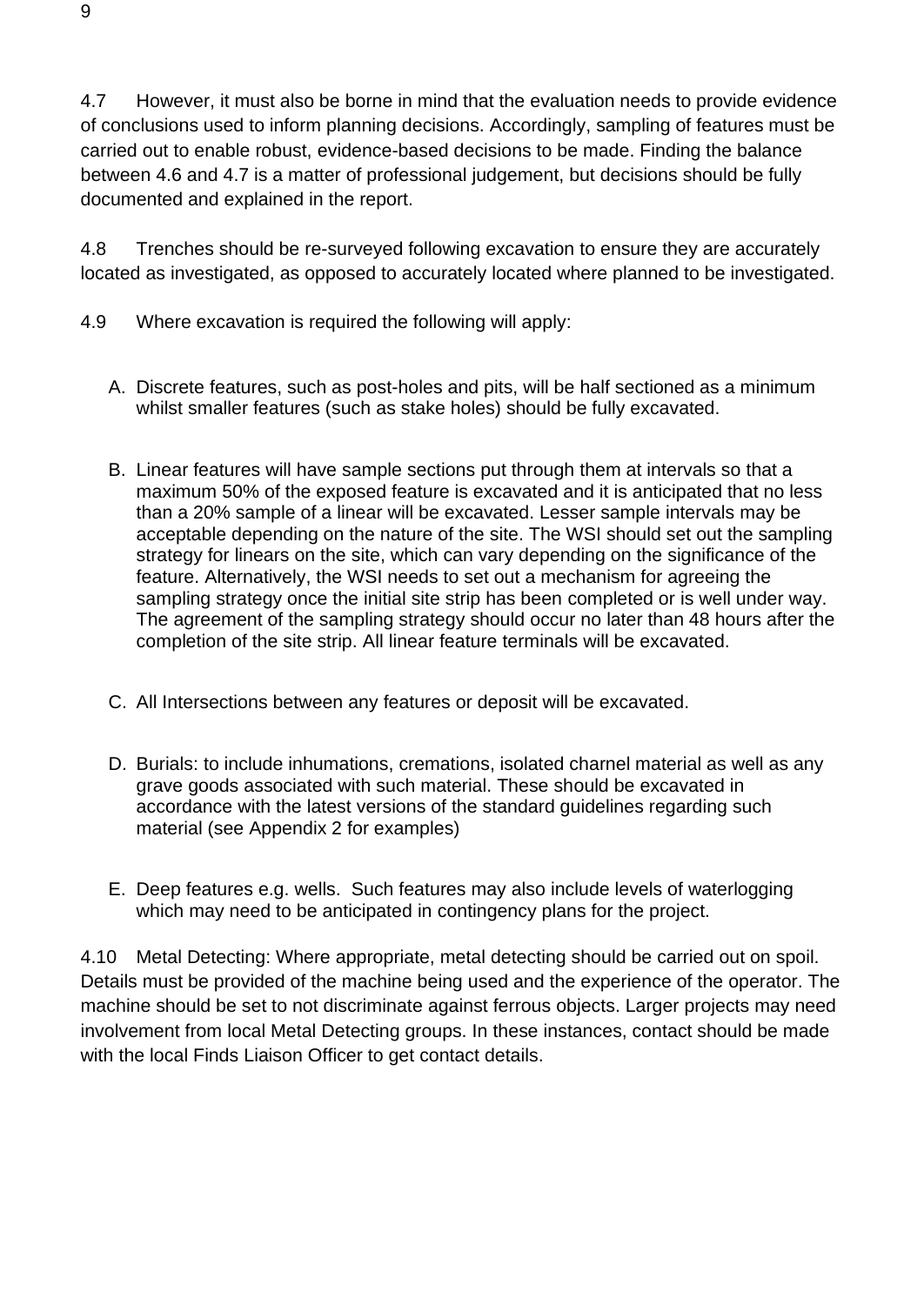4.11 Recording: Horizontal survey control of the site must be by means of a coordinate grid, using metric measurements. The location of the grid must be established, where possible, relative to the National Grid. Vertical survey control must be tied to the Ordnance Survey datum. Details of the method employed must be recorded, including the height of the reference point.

4.12 Recording: Where electronic means are used to establish grids or heights (e.g. GPS) then appropriate detail of the methodology to allow for geo-referencing of the data should be included in the report.

4.13 Recording: Sections must be recorded by means of a measured drawing at an appropriate scale. Sections should normally be drawn at 1:10. The height of a datum on the drawing must be calculated and recorded. The locations of sections must be recorded on the site plans, relative to the site grid. Cut features must be recorded in profile, planned at an appropriate scale and their location accurately identified on the appropriate trench plan.

Please note that in those cases where the trenches prove to be devoid of any archaeology, plans and sections will not be required. However, proof in some form (i.e. photographic) that no archaeology was encountered will be required in the final report on the project.

4.14 Recording: All drawn records must be clearly marked with a unique site number and must be individually identified. The scale and orientation of the plan must be recorded, and all plans should include a North arrow. All drawings must be drawn on dimensionally stable media. All plans must be drawn relative to the site grid and at least two grid references marked on each plan. Plans should be labelled with appropriate Context numbers. Born Digital documentation should be created in a suitable archival format, ready for deposition.

4.15 Recording: Each archaeological context must be recorded separately by means of a written description. The stratigraphic relationships of each context must be recorded. Proforma record sheets must be used throughout. An index must be kept of all record types.

4.16 Recording: A full record of excavated features must be made using a single context planning system. Plans should normally be drawn at 1:20. All archaeological features will be photographed and recorded at an appropriate scale. Levels should be taken at appropriate intervals across the site, including the tops and bottoms of suitable sized features, as well as significant breaks of slope. All levels will be tied into Ordnance Datum and the trenches accurately located with the National Grid.

4.17 Recording: Photographs must be of archival quality; either as black & white print and negatives or as born-digital images. Born digital images should be captured at a minimum resolution of 10 megapixels, in colour, and generically follow the advice in Digital Image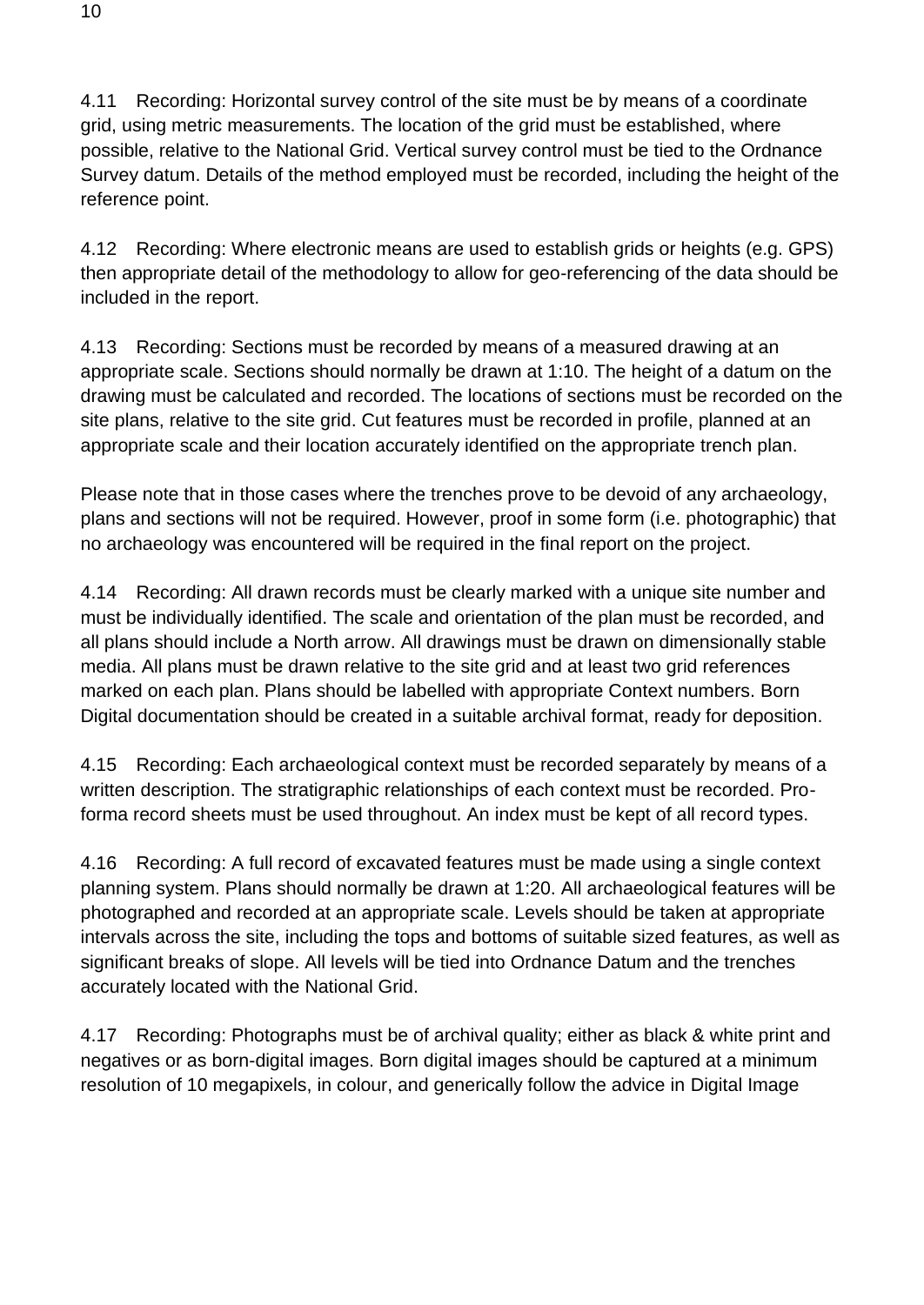Capture and File Storage (Historic England 2015c). DCCAS has no preference for which medium of capture is used, but if more than one medium is used, then appropriate archiving of all media must be carried out. All photos should as a minimum have a legible Scale bar in them, and consideration should be given to the use of North Arrows and legible Context numbers.

4.18 Environmental Sampling: requirements for the site will be agreed in the approved WSI. The proposals should comply with the advice set out in the current Historic England Guidelines (English heritage 2011). Sampling should be demonstrated to be both fit for purpose and in keeping with the aims and objectives of the project. In some cases, deposits may be encountered which were not anticipated when groundworks commenced, and so the sampling strategy must be sufficiently flexible to cope with this situation. Specialist guidance is available for certain forms of evidence (See appendix 2)

4.19 Human Remains: any human remains encountered must be accurately recorded. The advice of a palaeo-pathologist should be sought as soon as it is clear that one or more burials have been encountered and they should be given the opportunity to examine the remains in situ before excavation of the remains has commenced. The remains cannot be excavated and lifted until a Section 25 Licence has been obtained from the Ministry of Justice. Both the client and DCCAS must be informed if human remains are found so that an agreement can be reached on the best possible way forward.

4.20 Waterlogged Remains: if these are encountered, they should be dealt with in accordance with relevant national guidance (see Appendix 2)

4.21 Finds: Pottery and animal bone must be collected in a manner appropriate to their significance, ideally as bulk samples by context. Small finds must be three dimensionally located prior to collection. Detail of the find collection policy should be given in the WSI.

4.22 Industrial Remains: where remains from any industrial process of any period are expected, appropriate specialist advice should be sought and sampling strategies etc. agreed before the commencement of fieldwork. Where such remains are encountered unexpectedly during fieldwork, DCCAS should be informed and appropriate specialist advice obtained as soon as possible.

4.23 Unexpected remains: If remains of an un-expected nature (either in presence or complexity) are encountered, the client and DCCAS should be notified as soon as possible, so appropriate changes to the WSI can be formally agreed. This includes features which were not detected by previous work on site (eg geophysical survey) or which are more extensive than previously thought (eg extend beyond any mitigation limits agreed). Where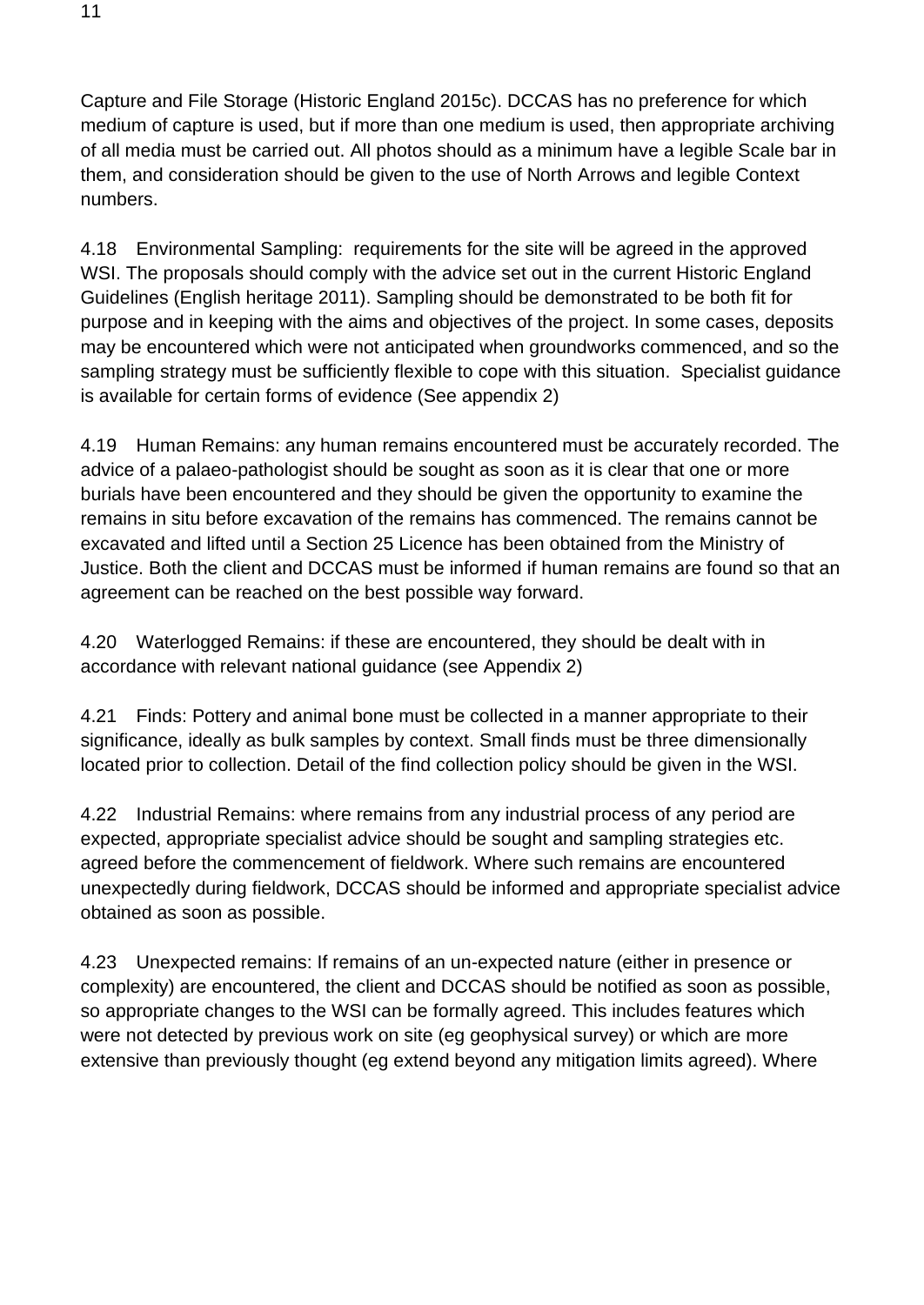such situations arise, it is the contractor's responsibility to inform DCCAS explicitly of this, so any necessary amendments to the work needed can be agreed.

4.24 Preservation in situ: in exceptional cases it may be considered desirable to preserve archaeological remains in situ either by modifying the foundation design or altering the extent, depth or siting of a development, or part thereof. The feasibility of any such proposal will need to be assessed and formally approved by DCCAS taking account of relevant guidance (e.g. Preserving Archaeological Remains. Historic England 2016).

4.25 End of Fieldwork: Following the completion of recording the site must be left in a condition to be agreed with the client.

4.26 End of Fieldwork: The Contractor should ensure they have written confirmation from DCCAS that the fieldwork phase has been completed before handing the site back to the developer. DCCAS will not normally issue such confirmation until at least an interim statement has been produced. This needs to contain sufficient information for DCCAS to be able to check that the field work aspects of the WSI have been complied with eg information regarding the work carried out on site, illustration(s) of areas excavated, in plan, showing features, and excavated areas of features eg various slots through linears etc.

## <span id="page-11-0"></span>Post excavation standards

5.1 Finds: It must be noted that archaeological finds legally remain the property of the landowner. They must not be removed from site unless previously arranged by agreement with the landowner. It is the contractor's responsibility to ensure that such an agreement is sought in advance of work commencing on site if the client is not the landowner.

5.2 Bulk Finds: All finds must be processed to appropriate standards and subject to specialist assessment. Finds should be conserved and made stable to allow for specialist study.

5.3 Small Finds: X-ray photography of metal objects must be used where appropriate. (as per English Heritage 2006). In some cases, areas of specialised manufacture might be uncovered and relevant guidelines should be consulted in such cases, such as for glass (English Heritage 2011), pottery production sites (Historic England 2015a), or areas of archaeo-metallurgical production (Historic England 2015b). Finds should be conserved and made stable for the deposition with the local museum.

5.4 Dating: Scientific dating techniques must be applied where appropriate. The form (radiocarbon dating, archaeo-magnetism, optical luminescence, etc.) and number should be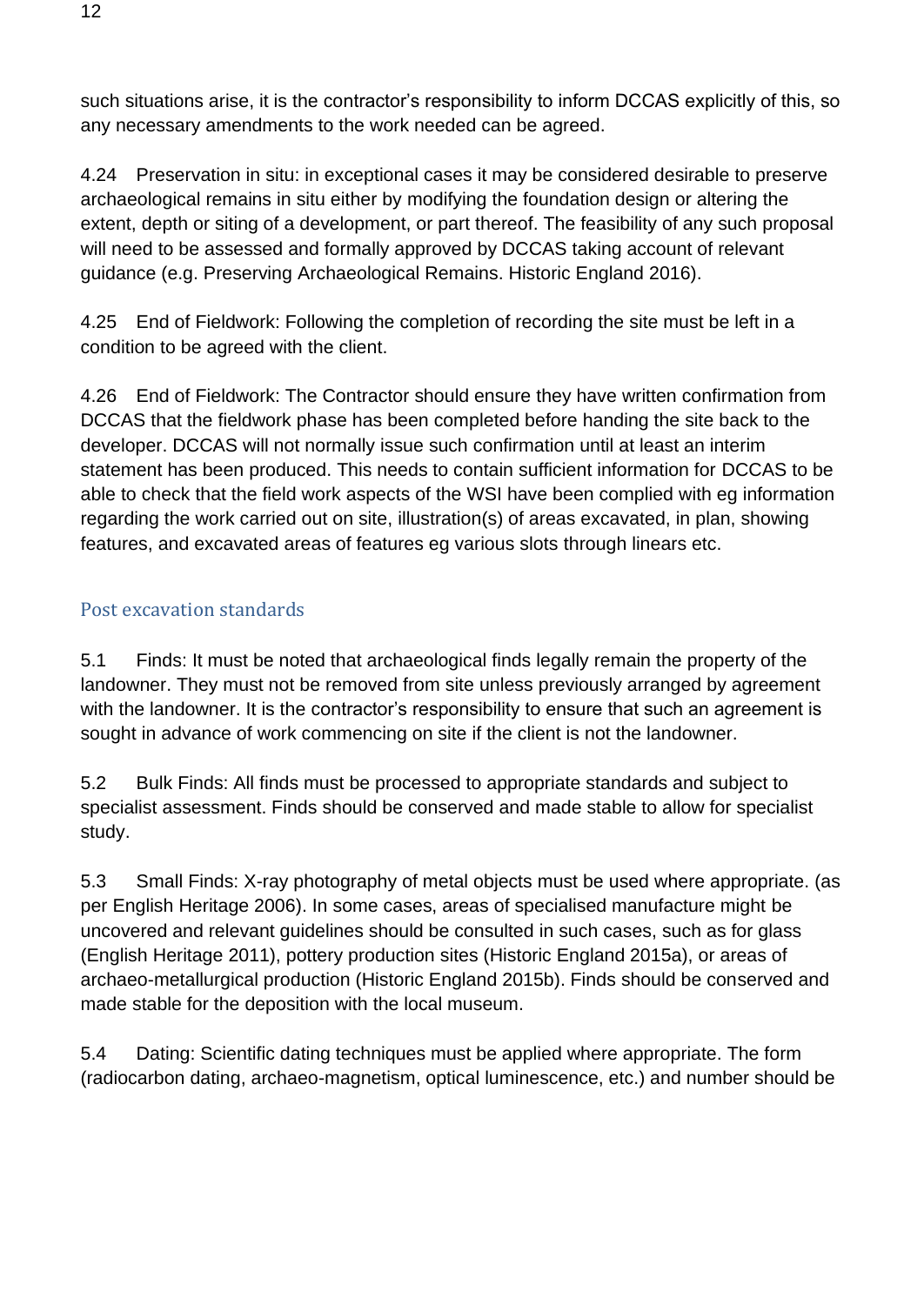discussed with DCCAS and the Historic England North-East Science Advisor. A consideration of the application of Bayesian chronological modelling should be standard for all excavation projects and this can be discussed in advance with DCCAS and the Historic England North-East Science Advisor.

5.5 Other Scientific techniques – consideration must be given to the appropriateness of using other scientific techniques for analysis, as techniques are developed. For example, Organic Residue Analysis should be considered for pottery sherds.

5.6 Treasure: Any item which qualifies as Treasure under the 1996 Treasure Act must be reported to the local coroner as such. Contact should be made with the local Finds Liaison Officer or the treasure team at the British Museum [\(treasure@britishmuseumn.org\)](mailto:treasure@britishmuseumn.org) who will be able to assign a treasure number and report the find to the coroner. The treasure number should be quoted in the final report. A short report on the object and photographs will be required. For more information see<https://finds.org.uk/treasure/advice/forarchaeologists>

5.7 Specialist reports and services: Sites where excavation takes place will normally require the input of archaeological specialists for dating, artefact analysis, palaeoenvironmental sampling and conservation and may require the input of other specialists such as archaeo-metallurgists. Specialists involved must be kept informed of the start date and progress of sites so that sampling and necessary on-site conservation needs can be timetabled.

5.8 Specialist reports and services: Specialist advice regarding the need for palaeoenvironmental sampling, appropriate sampling techniques and research questions for specific sites must be identified in advance if possible. The contractor must contact and ensure that any proposed sampling strategy includes the input of, the Historic England (HE) Science Advisor for the North East (NE), based at the HE NE offices in Newcastle. DCCAS should be copied into correspondence with the Science Advisor.

5.9 All specialist used must be able to provide evidence of their suitability for the tasks they are proposing to carry out. This could be in the form of evidence of membership of an appropriate peer-reviewed specialist group, and/or a short statement of their professional history including a sample of relevant publications and reports. DCCAS reserve the right to ask to see such evidence to ensure work is carried out by appropriately qualified and experienced professionals.

5.10 Adequate provision must be built into the project to ensure that post excavation assessment, analysis, reporting and, where appropriate, publication can be carried out as appropriate to the significance of any remains encountered.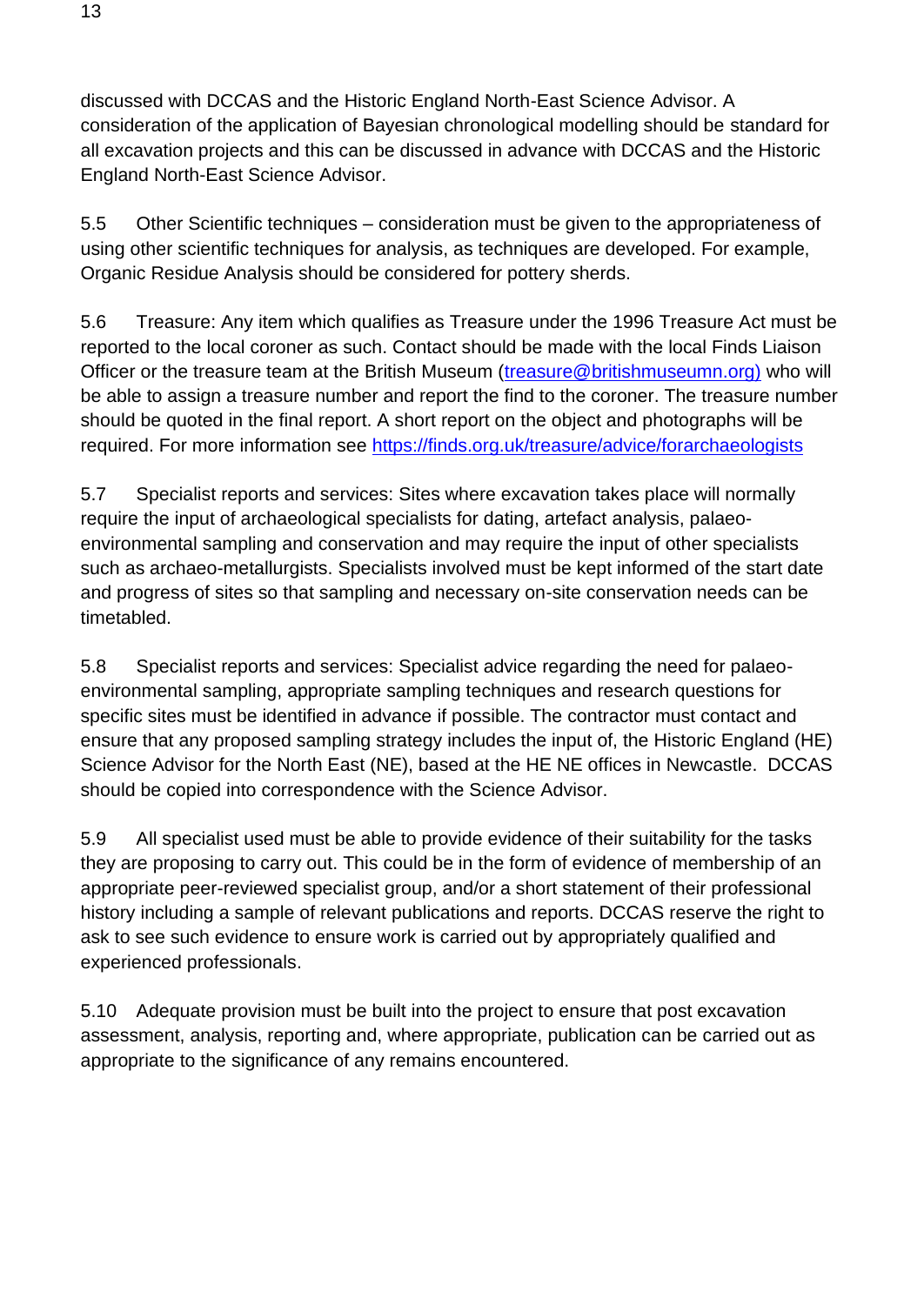## <span id="page-13-0"></span>Public Engagement

6.1 All excavation projects should, where practicable, make provision for Public Engagement in the project, in some form.

6.2 Depending on the nature scale and duration of the project, this will vary from site to site, and should be detailed in the WSI, even if it is to state that practical or safety limitations prevent it (with justifications).

6.3 Options for Public Engagement include, but are not limited to:

Open days on site to allow visitors to see, or be given tours, of the remains

Opportunities for volunteers to become involved in aspects of the project, from fieldwork to post excavation work (see 6.4 below).

Presentation of findings at public events, such as Durham County Councils Archaeology Day or other for a.

Specially organized events to disseminate the results e.g. talks to local societies or at village halls, community centres etc.

Presentation of results in non-academic publications, such as Archaeology County Durham Magazine, Current Archaeology, and British Archaeology.

Use of blogs, or other social media outlets, for updates on progress.

6.4 Use of Volunteers. The use of volunteers on sites presents a range of opportunities and issues. The following should be borne in mind.

Volunteers must NEVER be used to substitute for professional staff on commercial projects, but only to allow additional work to be carried out i.e. extra sample excavation of features above and beyond the percentages in the WSI.

To that end, it is recommended that a log is kept of volunteer input, so it is possible to clearly identify and demonstrate the additional value they have added to the project.

If volunteers are used in areas where it is reasonable to expect that on a commercial project this would involve staff time (e.g. finds washing), then any cost saving made in staff time must be clearly identified. This saving must then also be shown to have been spent in other aspects of the project e.g. additional dating of samples, for example.

Use of volunteers on sites can raise additional issues regarding Health and Safety. These must be considered at the planning stage of any project, and adequate provision made. When it is proposed to use volunteers on a site, the anticipated use should be detailed in the WSI in term of volunteer days. These days should be divided into on- site and off-site days.

6.5 Appropriate costings for these aspects of work should be built into the project.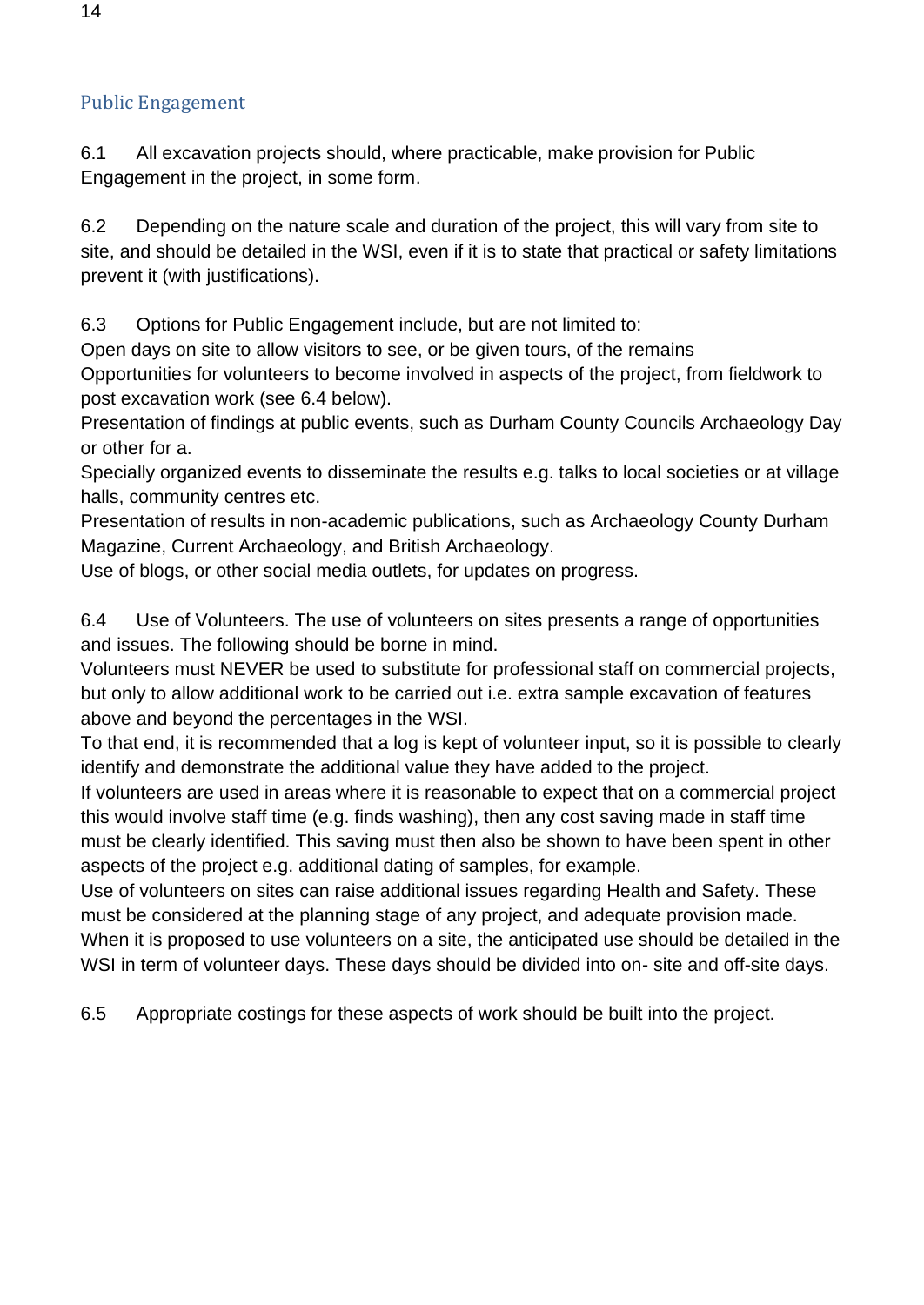## <span id="page-14-0"></span>The Report

7.1 Reporting may take place over several stages. There may be an interim report, and/or a post excavation assessment before the final report is produced. The guidelines for reporting below apply to all stages of reporting. For interim reports, a lesser amount of appropriate information can be submitted, in agreement with DCCAS.

7.2 Where a Post Excavation Assessment (PXA) is carried out, and this leads to proposals for further analysis and/or reporting and/or publication, then the PXA report must include an Updated Project Design (UPD) for this work. The PXA and UPD must be agreed with DCCAS prior to the works being commissioned. For guidance, see *Advice Note for Post-Excavation Assessment* (ALGAO, 2015) available via

[https://www.algao.org.uk/sites/default/files/documents/ALGAO\\_England\\_PXA\\_Advice\\_Note.](https://www.algao.org.uk/sites/default/files/documents/ALGAO_England_PXA_Advice_Note.pdf) [pdf](https://www.algao.org.uk/sites/default/files/documents/ALGAO_England_PXA_Advice_Note.pdf)

7.3 The final report is the culmination of the project, and in many cases may be the only product for dissemination of the results. The final report is also the main document most people interested in a site will use to find out about the site. It is therefore important that the final report:

Includes sufficient information so that its results and main conclusions are clearly demonstrated and evidenced.

Does not repeat significant proportions of the text verbatim in different sections. Attempts to present the archaeological remains in an engaging and readable manner. It is understood that aspects of the report will be more technical than others, but where appropriate, it should be possible to tell the story of the site in an engaging way.

7.4 Reports should contain at least the following information:

- 1. An executive summary
- 2. A site location plan to at least 1:10,000 scale, with at least an 8-figure central grid reference in the text.
- 3. Relevant reference numbers (if available) such as OASIS number, digital archive DOI reference; unique site code; museum accession number, Planning Application reference.
- 4. Contractor's details, including the author of the report, and exact dates the work was carried out.
- 5. Nature and extent of the proposed development including developer/client details as far as is known at the time of preparation.
- 6. A description of the site location and geology, with reference to how this may have affected previous use of the site or survival of remains, etc.
- 7. A site plan to a suitable scale and tied into the national grid so that features can be correctly orientated, including a north arrow.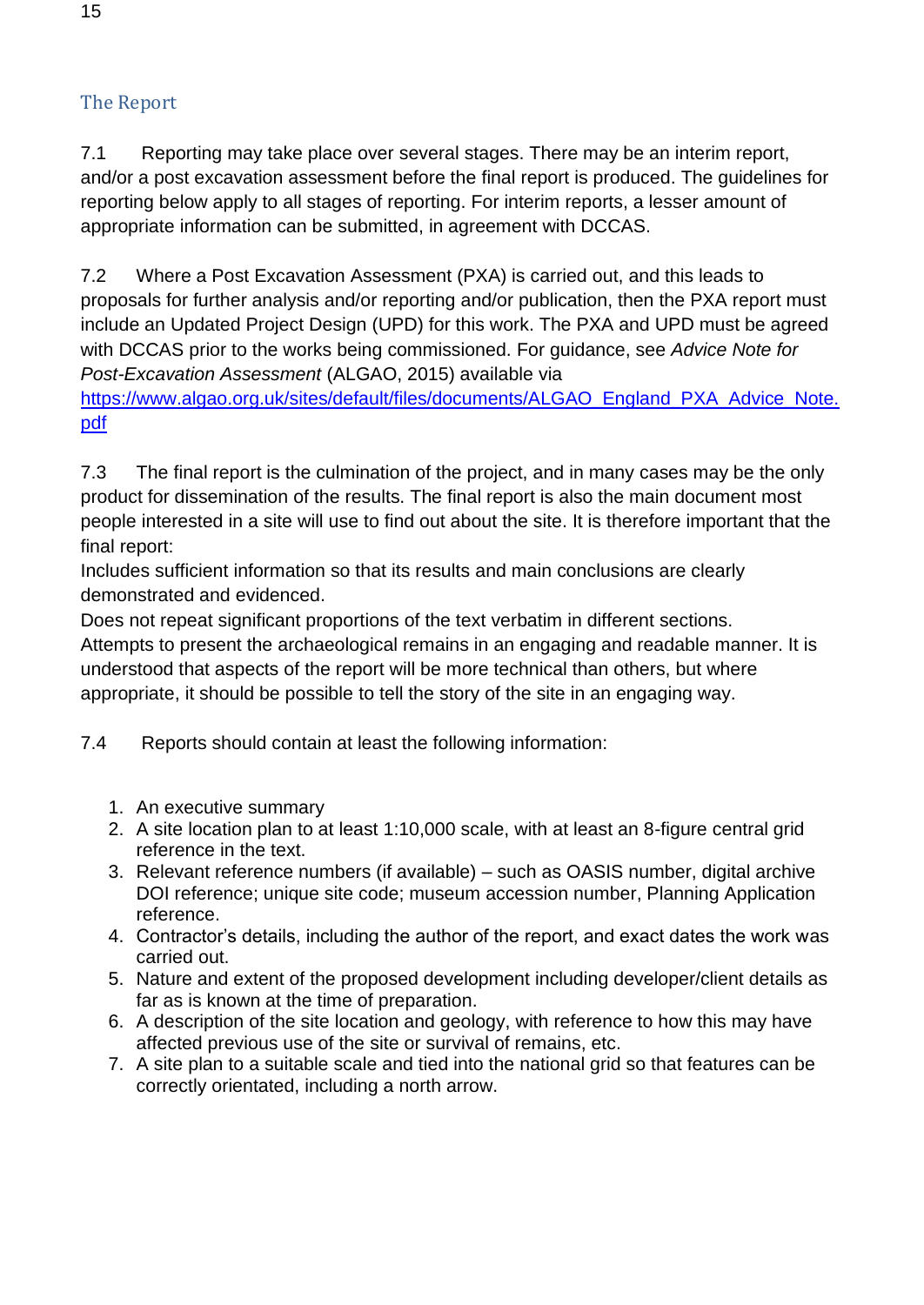- 8. A discussion of previous work on the site as part of the current project ie previous stages of evaluation. This should be referred to throughout the report to make it clear how the results of the current phase of work have confirmed or otherwise the previous phases of work. In particular, detailing archaeology which were not identified in previous phases should be made obvious, as well as consideration as to why this might be the case eg excavated features not identified by geophysical survey
- 9. A discussion of the results of field work.
- 10.Context & feature descriptions.
- 11.Discussion of how features and deposits have been grouped and phased together
- 12.Features, number and class of artefacts, spot dating & scientific dating of significant finds presented in tabular format.
- 13.Stratigraphic matrices for the various areas examined.
- 14.Plans and section drawings of the features drawn at a suitable scale and including details of location on site, and orientation.
- 15.Appropriate photographs of features, deposits, structures or finds mentioned in the text.
- 16.Initial assessment reports by specialists.
- 17.Discussion of how the work has contributed to the NERFF objectives identified in the WSI, and how the site fits into the wider archaeological context of the site e.g. comparator sites locally, regionally, and nationally, as appropriate.
- 18.Recommendations regarding the need for, and scope of, any further archaeological fieldwork.
- 19.Recommendations for any further post excavation analysis, including proposals for publication, and an Updated Project Design (UPD), if appropriate. If a full postexcavation assessment is not going to be produced, a post excavation statement (as per ALGAO 2015) should be included in the report. This should include a date for completion of the Final Report.
- 20.An assessment of the impact of the proposed development on any archaeological remains identified, if relevant (i.e. during an evaluation phase).
- 21.Bibliography.

### PLEASE NOTE

In those cases where no archaeology is found it will be sufficient to include a plan of the trench locations and evidence in some form (i.e. photographic) that the trenches were devoid of archaeology.

7.5 As of April 2022, only digital copies of reports in PDF/a format are needed.

7.6 Copyright: remains as agreed between the client and contractor. However, DCCAS are granted a licence to use the outputs of the work to fulfil their functions, which may include partial copying by third parties.

7.7 Reports must contain a title page listing site/development name, County, together with a central NGR, the name of the archaeological contractor and the developer or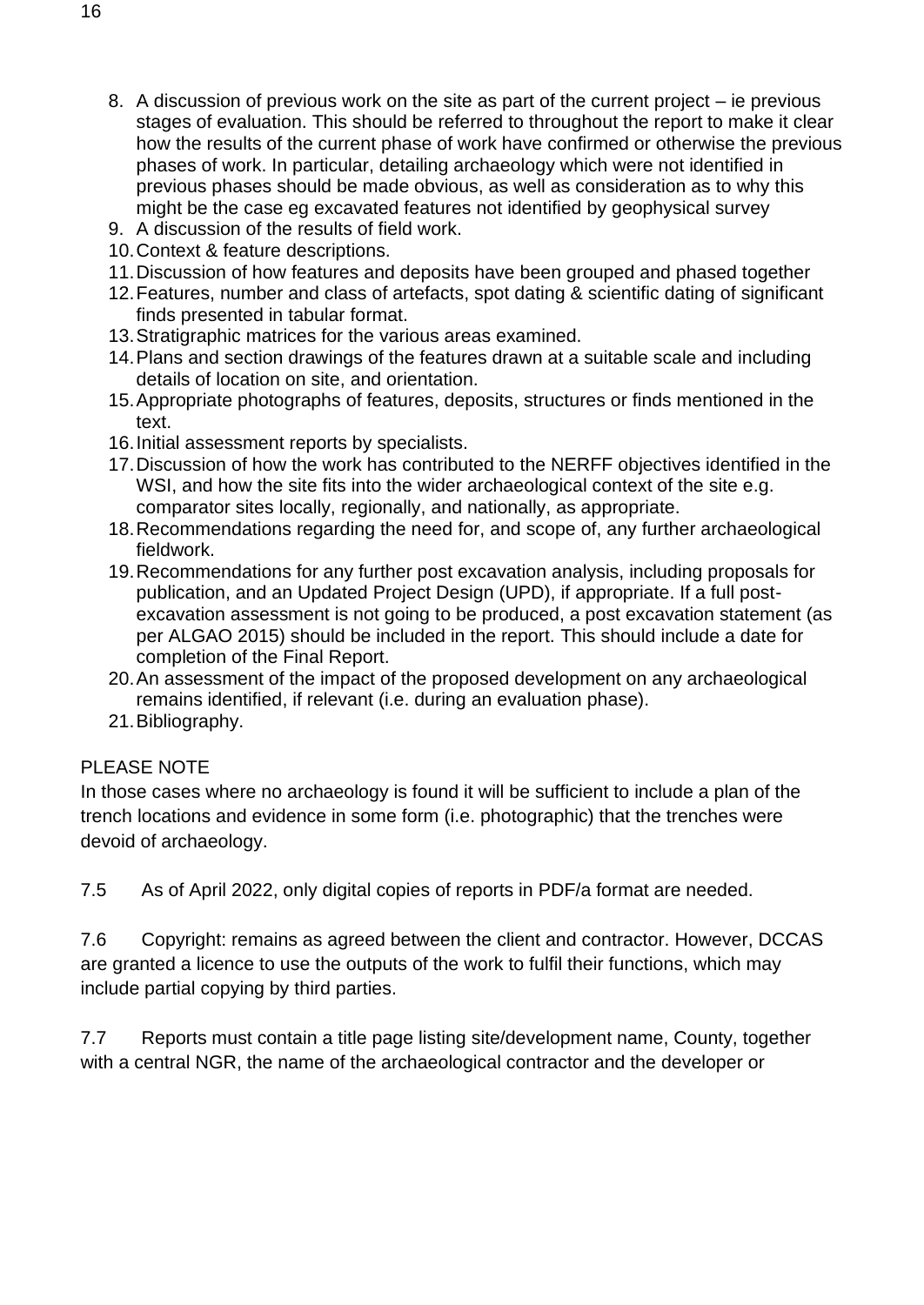commissioning agent. Reports must be page numbered and supplemented with sections and paragraph numbering for ease of reference.

7.8 Copies of all reports must be prepared for the client. A PDF/A version of reports must be sent to DCCAS for inclusion into the County Durham Historic Environment Record (HER) at:

Archaeology Section Environment & Design, Environment, Neighbourhoods and Climate Change Durham County Council County Hall Durham DH1 5UQ

Digital version of reports should not be sent on CD or DVD, but by some form of file transfer.

7.9 Contractors should submit a digital copy of the final report to DCCAS for approval, prior to its submission as part of a Discharge of Condition. As of April 2019, there is a charge for approval of reports, which is detailed in our charging policy. DCCAS advise that until finalized, any reports circulated should include a digital watermark identifying them as draft.

7.10 Conditions relating to reporting will not be discharged until all the relevant stages have been completed, and the final version of relevant reports have been received.

## <span id="page-16-0"></span>**OASIS**

8.1 DCCAS supports the Online AccesS to Index of Archaeological InvestigationS (OASIS) Project. The overall aim of the OASIS project is to provide an online index to the mass of archaeological grey literature that has been produced as a result of large-scale developer-funded fieldwork.

8.2 The archaeological contractor must therefore complete the online OASIS form at [https://oasis.ac.uk/form/](https://www.google.com/url?q=https://oasis.ac.uk/form/&sa=D&ust=1539610887885000&usg=AFQjCNFH6Lphw7D7xnLkXhCcToGhyQcb5Q) within 3 months of completion of the work. Contractors are advised to ensure that adequate time and costings are built into their tenders to allow the forms to be filled in.

8.3 An appropriately formatted copy of allreports must also be uploaded to OASIS within 3 months of approval by DCCAS. These reports should be agreed with DCCAS before

17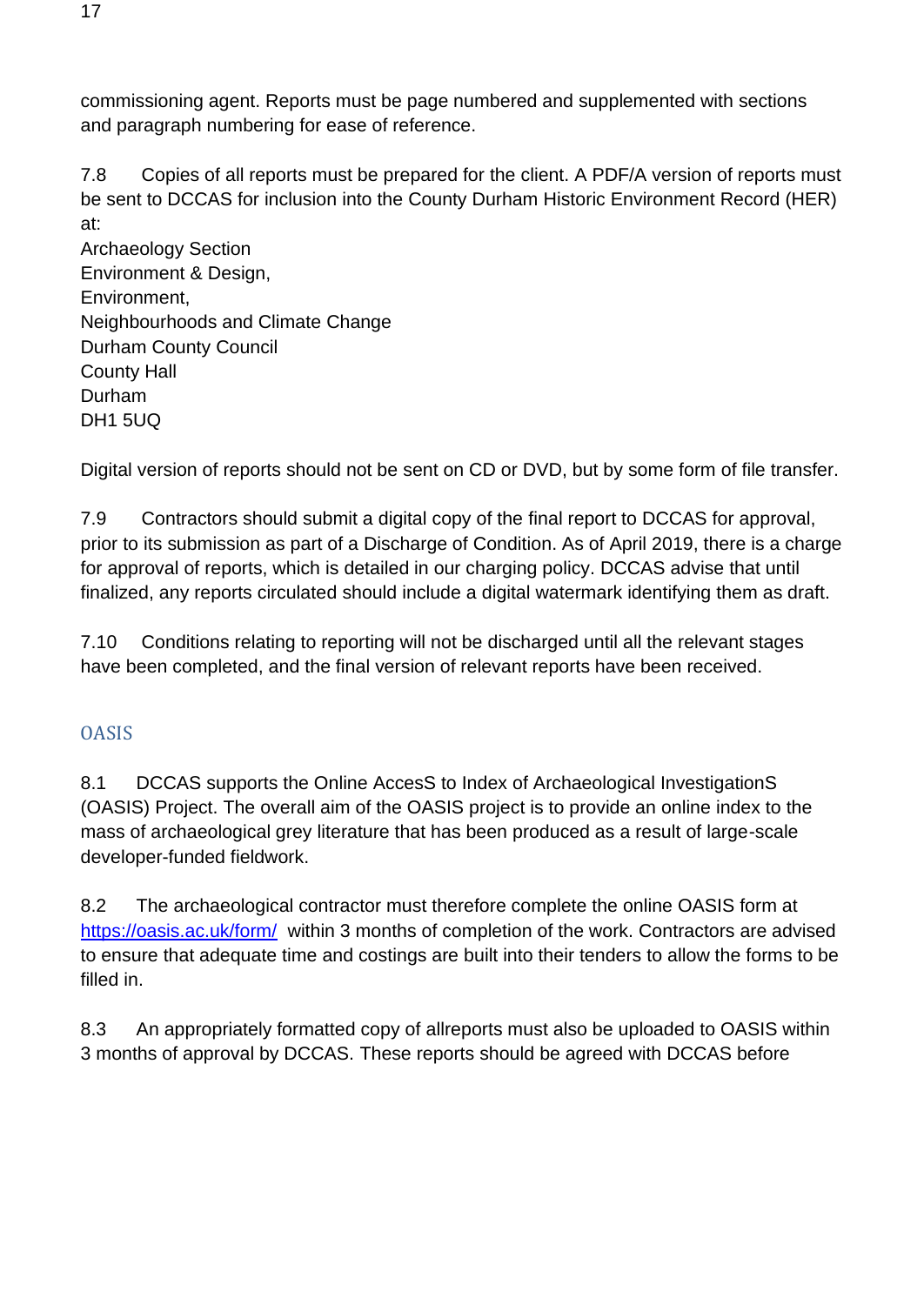uploading to OASIS. This final version will be the version downloaded and included in the HER, if required.

8.4 Conditions relating to reporting will not be discharged until all the relevant stages of OASIS have been completed.

## <span id="page-17-0"></span>Archiving Standards

9.1 The site archive comprising the original paper records and plans, photographs, negatives, and finds etc., must be deposited in the appropriate museum at the completion of post-excavation work. For the area formerly covered by the district of Durham City, this is the:

Museum of Archaeology, Palace Green Library, Palace Green, Durham, DH1 3RN.

For the rest of the county this is:

County Durham Archaeological Archive (CoDAA); Sevenhills; Greenhills Business Park; Enterprise Way; Spennymoor; DL16 6JB

9.2 Archiving should be carried out in accordance with the CIfA Toolkit for Selecting Archaeological Archives <https://www.archaeologists.net/selection-toolkit> and the Dig Digital Toolkit for Managing Digital Data<https://www.archaeologists.net/digdigital>

9.3 Unless overridden by National Law any artefacts recovered from the site belong to the landowner. The contracting archaeologist should arrange for the artefacts to be deposited with the appropriate repository as described above. A completed Transfer of Title Deed should accompany any material deposited. The curating institutions must possess legal ownership of artefacts in order to justify expenditure on documentation, packaging, storage, and research.

9.4 In the rare event that the landowner should wish to retain the finds, then a full measured, written, and graphic record of the assemblage must be made.

9.5 Contact should be made with the relevant curators prior to the submission of the WSI so that the accession number for the site can be included.

9.6 Deposition must be in accordance with guidance for deposition provided by the collecting museums (please contact the relevant curators for further information). Failure to adhere to this guidance can mean refusal of the archive by the intended museum

18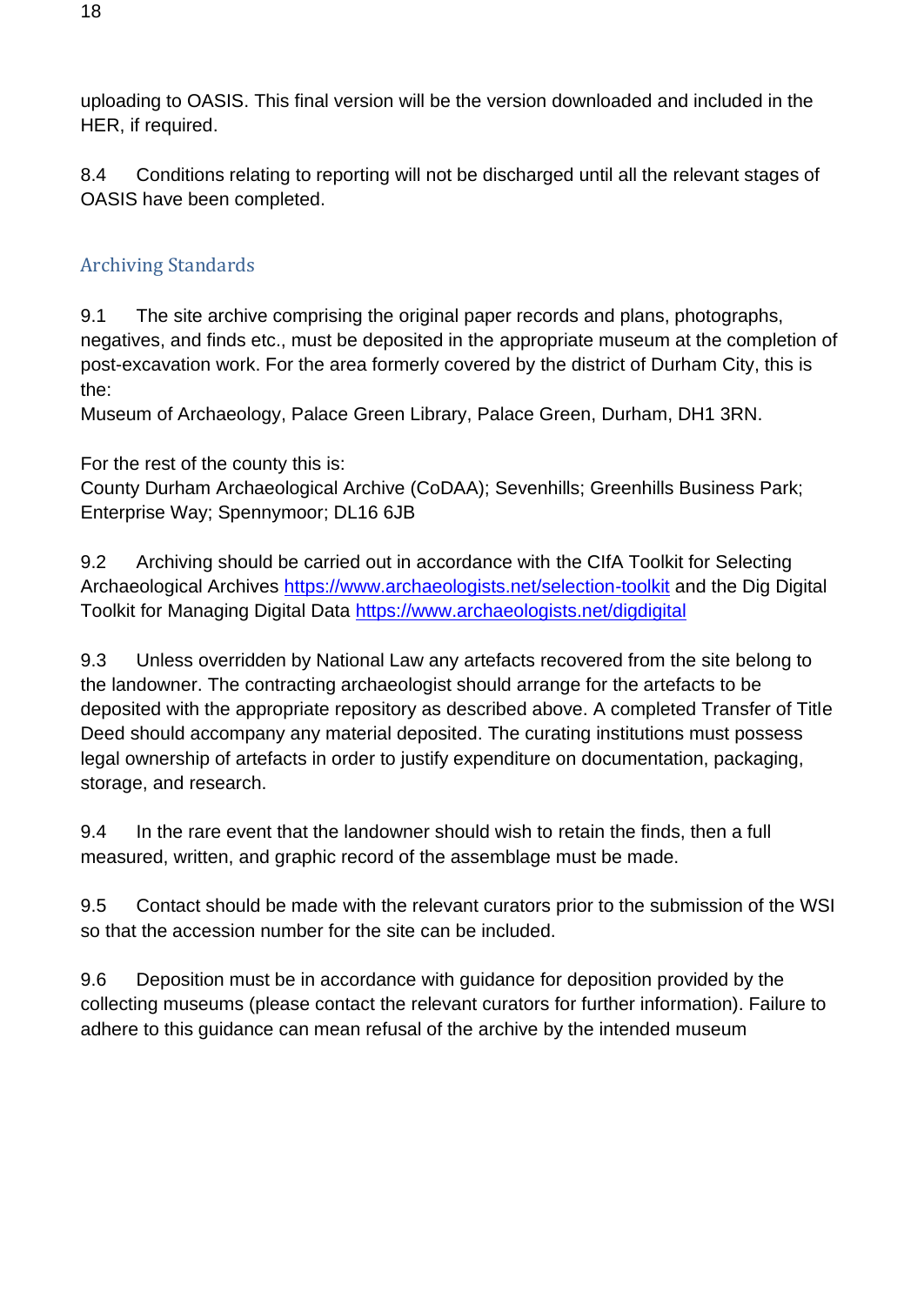9.7 Contractors must ensure that suitable costs to cover archiving requirements are included in the original tender document. (See Charging Document)

9.8 All Born Digital files should also be deposited with the collecting museum in an appropriate format as agreed.

9.9 If the receiving museums do not have Trusted Digital Repository status, then all born digital aspects of the archive should be archived via the Archaeology Data Service (ADS). The contractor should inform DCCAS of the relevant archive DOI when it has been released.

9.10 Conditions relating to, archiving will not be discharged until all the relevant archiving stages have been completed.

## <span id="page-18-0"></span>Publication

10.1 All assessments, evaluations and watching briefs must have time and budget allocation identified for publication unless it can be shown that further excavation and research will be taking place. This must be to a minimum standard to include a summary of the work, findings, dates, illustrations and photographs and references to where the archive has been deposited.

10.2 Editors of regional journals, such as the Durham Archaeological Journal or Archaeologia Aeliana, and/or other relevant journals must be contacted for information on outline publication costs, fuller figures may be worked out on completion of the project. A contingency sum for publication appropriate to the scale of the project must be set aside at the outset of work and included in the tender. Other forms of publication may be appropriate in certain cases, to be agreed with DCCAS.

10.3 Where publication is required, conditions will not be discharged until DCCAS have received written agreement from the planning permission holder that publication will be funded.

10.4 If you are archiving digitally with ADS, it is efficient to consider a related digital publication in the open access journal Internet Archaeology [http://intarch.ac.uk](https://www.google.com/url?q=http://intarch.ac.uk&sa=D&ust=1539611118369000&usg=AFQjCNExhgemffx2BwB5v1Kotps54oW_oA). As well as taking a very broad range of formats, data, and visualisations, such a publication can integrate with, and help further publicise, the digital archive. The journal editor can be contacted for information on publication costs.

10.5 Publicity: in cases where archaeological work is undertaken because of DCCAS's recommendation and approval, either through the planning system or otherwise, then this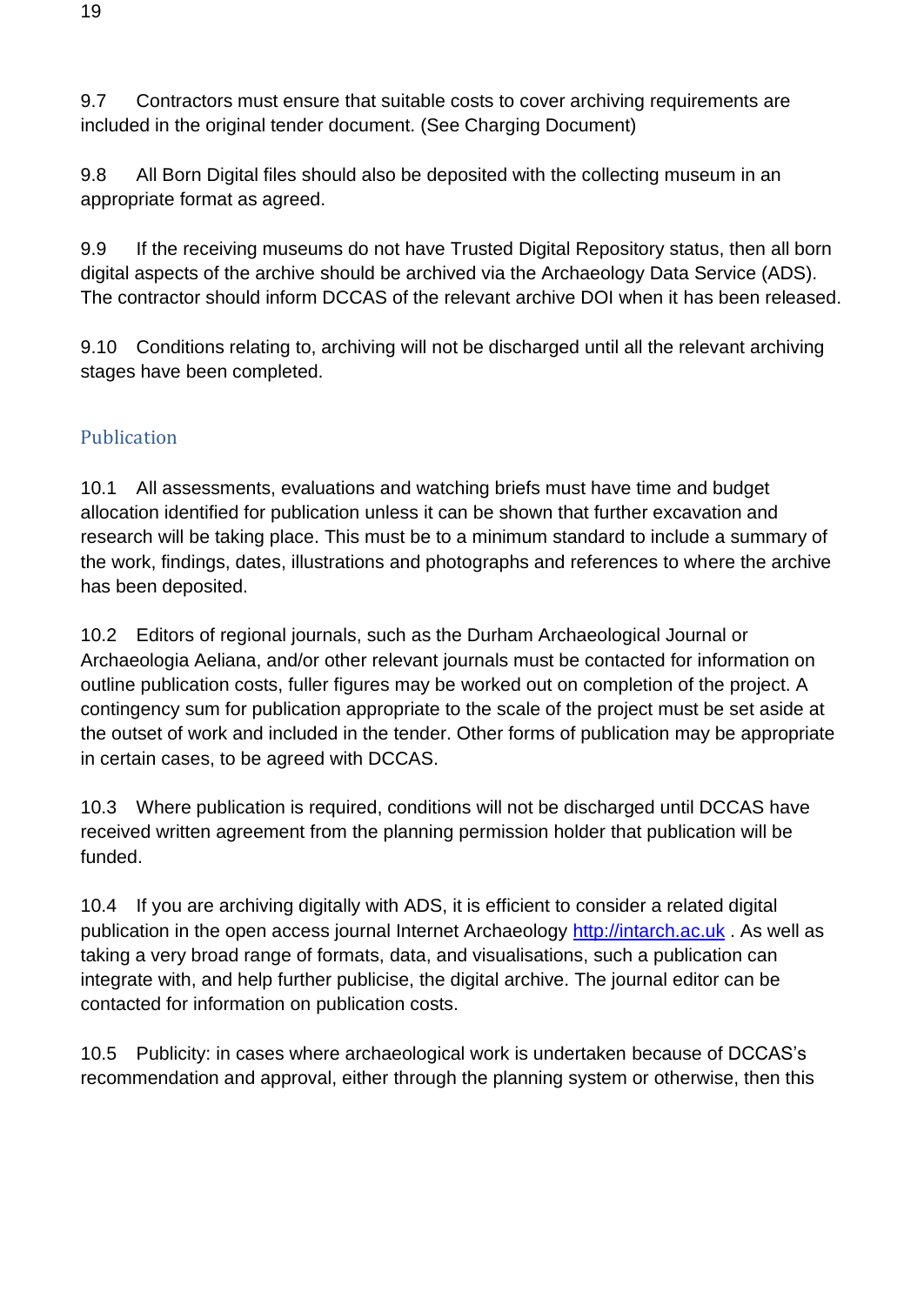should be acknowledged in any and all publicity (conventional and online) describing the results.

DCCAS 23/03/2022 Version 4.1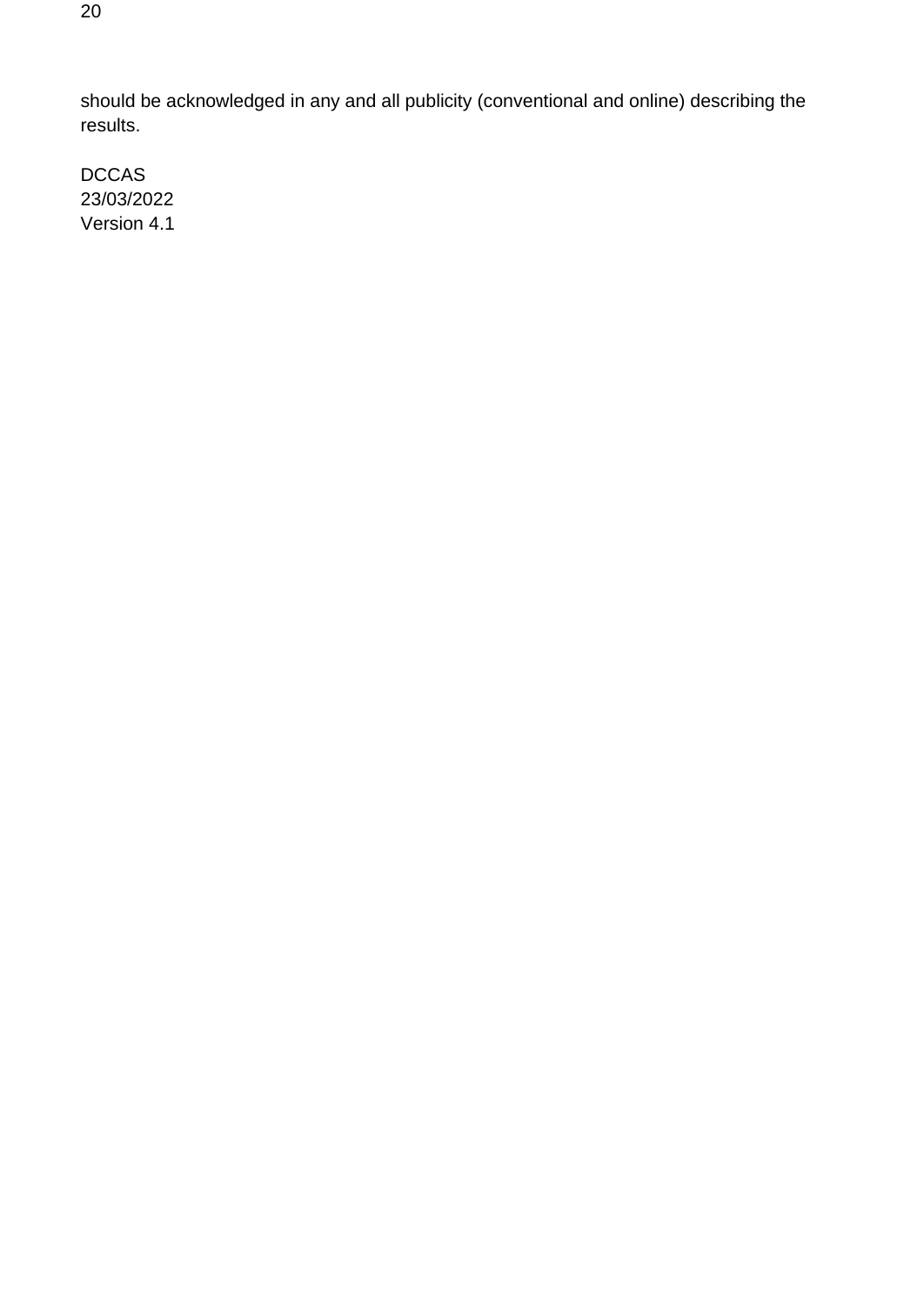# <span id="page-20-0"></span>Appendix 1 Yorkshire, The Humber & The North East: A Regional Statement Of Good Practice For Archaeology In The Development **Process**

This document contains general principles on Archaeology in the development process and has been endorsed by the organisations listed below:

The intention is to help improve standards of archaeological work in the Yorkshire & the Humber and the North East Regions and to help establish a consistent approach for the benefit of archaeological contractors, consultants, curators and developers who are funding the work, as well as to the historic environment. The historic environment is an encompassing term that includes "All aspects of the environment resulting from the interaction between people and places through time, including all surviving physical remains of past human activity, whether visible, buried or submerged, and landscaped and planted or managed flora" (Annex 2, NPPF, 2018). It should be noted that there is a presumption within the Region that archaeological interest may apply not only to below ground archaeological remains, but also may apply to upstanding structures / buildings (both listed and unlisted), marine and maritime assets as well as paleoenvironmental deposits. Archaeological interest is defined as "evidence of past human activity worthy of expert investigation at some point." (ibid)

This document should be read in conjunction with any issued specification/WSI/brief/project design.

The following general principles are expected to pertain to archaeological work carried out as part of the development process in these Regions in accordance with Central Government Guidance and Local Plans and policies:

Pre-application discussion on the potential archaeological impact of a development is encouraged as is pre-determination evaluation where it is necessary to help define the character, extent and significance of the archaeological remains that may exist in the area of a proposed development prior to a planning decision.

Archaeological work in the development process should be carried out using appropriate expertise (NPPF,189) and the archaeologists undertaking the work should be adequately qualified (CIfA Code of Conduct). It is good practice to "use professionally accredited experts" (HE, Good Practice Advice Note 2).

In accordance with long-standing professional practice (see footnote below) it is expected that all archaeological specifications/WSIs/ briefs/project designs will have been agreed in advance with the relevant archaeological curator before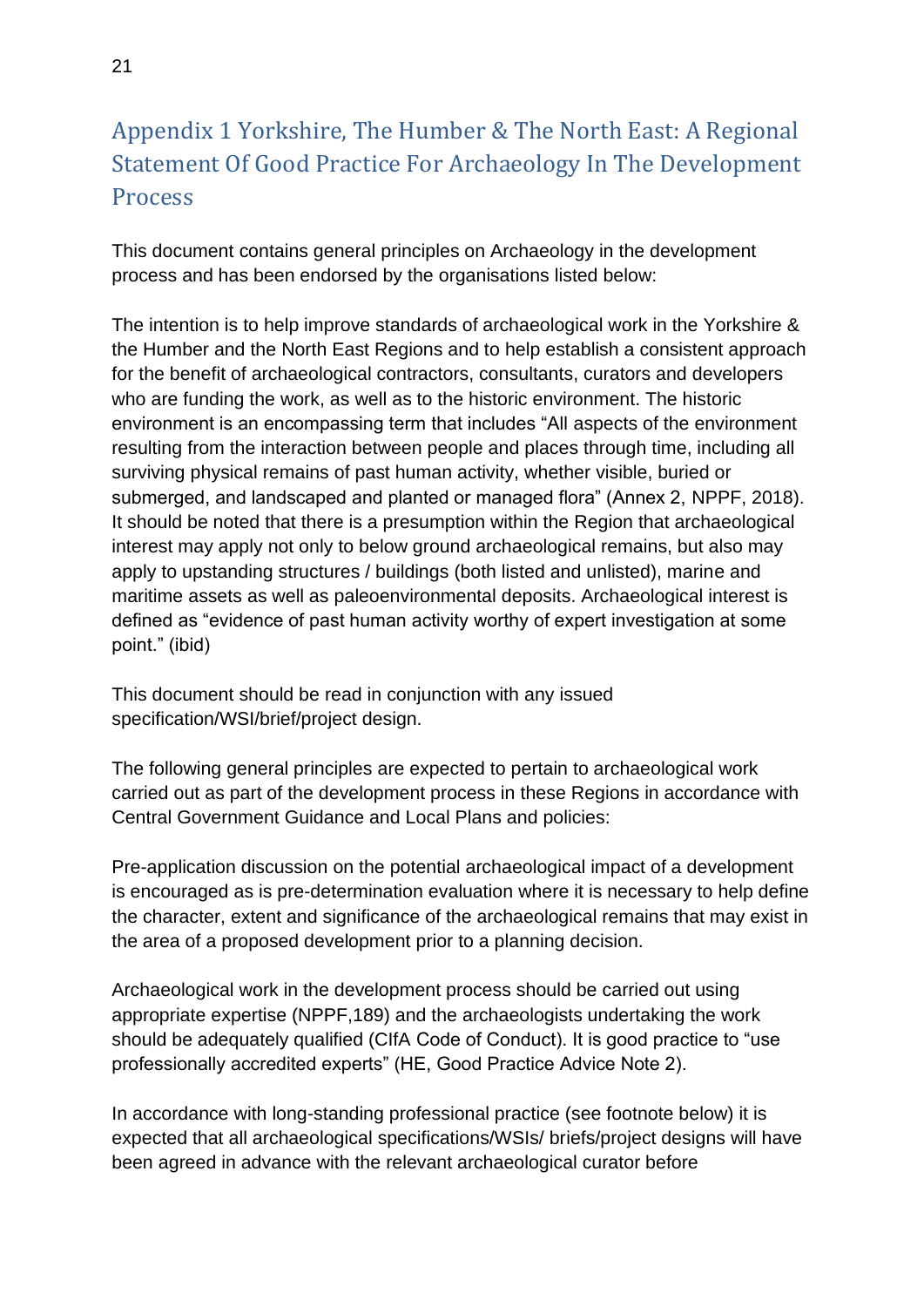archaeological work commences. Any variations to the previously established programme of work must be agreed in writing by the archaeological curator acting on behalf of the local planning authority.

As part of the implementation of the Planning Consent process archaeological work will be monitored on behalf of the LPA by its archaeological curator ( who may seek advice where appropriate from the Historic England Science Advisor). There may be exceptions, but consultants and contractors should expect monitoring to be the norm unless informed otherwise. To allow monitoring to occur, the relevant curatorial archaeologist should be given reasonable notice of intention to commence any fieldwork undertaken as part of the development process and confirmation of the actual start date.

Archaeological work carried out within the development process is expected to accord with best practice as published in Historic England guidelines and the CIfA's standards and guidance.

Historic Environment Records (also known as Sites and Monuments Records) are key to understanding and managing the historic environment. Archaeological contractors and consultants should consult the relevant HER / SMR in person prior to producing desk-based assessments or commencing fieldwork (unless otherwise agreed with the relevant curator).

Archaeological fieldwork carried out as part of the development process should have regard to both national and local published research agenda, and should have an intention of furthering these agenda.

Archaeological contractors and consultants are expected to discuss any recommendations they make in archaeological reports submitted as part of the development process with the relevant curatorial archaeologist prior to formal submission. If this has not been done, the absence of discussion / agreement should be formally stated in the submitted document. It should be noted that the final decision on the need for and scope of any further works lies with the Archaeological curator acting on behalf of the Local Authority.

All reports and required data produced following archaeological work as part of the development process should be supplied by the archaeological contractor / consultant directly to the relevant HER / SMR within a reasonable timescale following completion of the fieldwork, in the format agreed with the curatorial body, and in accordance with any issued or agreed specification or project design.

The curatorial archaeologist will make any comments they wish to make on the report within a reasonable timescale of receipt.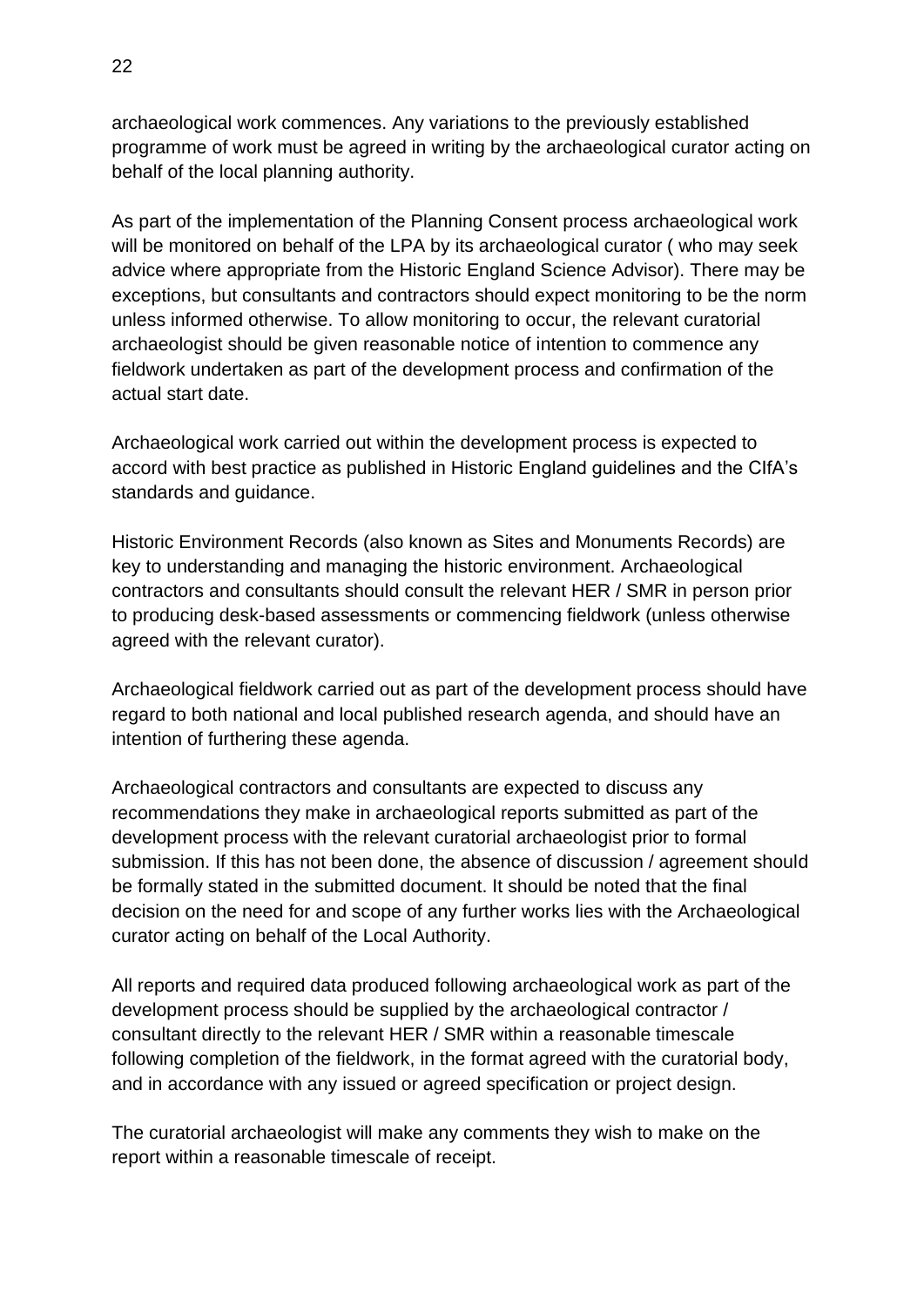Where considered appropriate by the archaeological curator, and particularly where supported by the relevant research agenda, it is expected that significant archaeological results will be submitted for publication in a suitable journal or journals.

The archive produced as a result of archaeological fieldwork is expected to be deposited in an ordered fashion with an appropriate public repository within a reasonable timescale following completion of the project. Details of the location of the (intended) repository should be included in the archaeological fieldwork report. It is expected that copyright will either be transferred to the repository or that it will be licensed to reproduce material held in perpetuity.

The historic environment is a shared resource. During the course of archaeological work on site, it is normally expected that arrangements will be made for dissemination of information to the general public, providing intellectual access where physical access is not possible or appropriate.

Organisations that have accepted and agreed these Principles within Yorkshire & the Humber & the North East are listed below:

Durham County Council Archaeology Section, Heritage, Landscapes and Design Team City of York Design, Conservation & Sustainable Development Team Humber Archaeology Partnership North East Lincolnshire Archaeology Service North Lincolnshire Council Historic Environment Record North York Moors National Park Authority Historic Environment Service North Yorkshire County Council Historic Environment Team Northumberland Conservation, Northumberland County Council South Yorkshire Archaeology Service Tees Archaeology Tyne and Wear Archaeology Service West Yorkshire Archaeology Advisory Service Yorkshire Dales National Park Authority Historic Environment Service

Footnote: CIfA Standard and guidance for archaeological field evaluation para. 3.3.1; CIfA Standard and guidance for historic environment desk-based assessment para. 3.2.4; CIfA Standard and guidance for an archaeological watching brief para. 3.2.5; ACAO Model Briefs and Specifications for Archaeological Assessments and Field Evaluations, Appendix D iv (b))

Revised November 2018 to reflect the updated NPPF.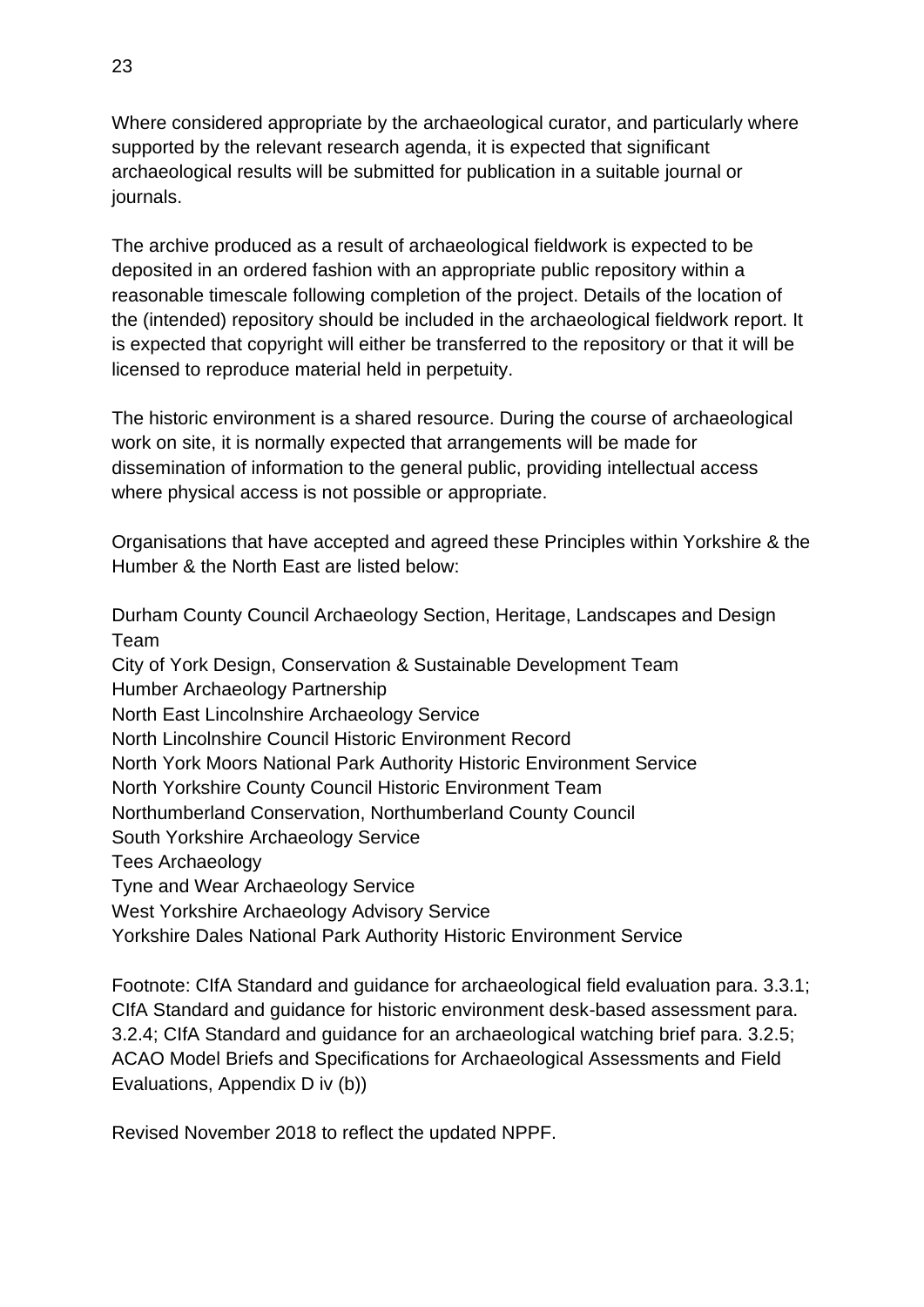# <span id="page-23-0"></span>Appendix 2 Indicative list of relevant Standards

This list is as up to date as possible, but may not include all relevant guidance and standards. If you note any missing or superceded documents, please inform DCCAS.

## <span id="page-23-1"></span>General

Aitchison, K 2004, Disaster management planning for archaeological archives. IFA Professional Practice Paper 8, Institute of Field Archaeologists, Reading

ALGAO 2015 Advice Note for Post-Excavation Assessment

Archaeology Data Service / Digital Antiquity Guides to Good Practice

Bayley, J, Crossley, D, and Ponting, M (eds) 2008 <https://historicalmetallurgy.org/publications/> ) This is only available from HMS as a free download rather than hard copy - it should also be available on the HE website

Carey, C; Howard, A J: Knight, D; Corcoran, J; Heathcote, J (EDS) 2018 Deposit Modelling and Archaeology [https://www.brighton.ac.uk/research-and](https://www.brighton.ac.uk/research-and-enterprise/groups/past-human-and-environment-dynamics/deposit-modelling-and-archaeology.aspx)[enterprise/groups/past-human-and-environment-dynamics/deposit-modelling-and](https://www.brighton.ac.uk/research-and-enterprise/groups/past-human-and-environment-dynamics/deposit-modelling-and-archaeology.aspx)[archaeology.aspx](https://www.brighton.ac.uk/research-and-enterprise/groups/past-human-and-environment-dynamics/deposit-modelling-and-archaeology.aspx)

CIfA 2014 Code of Conduct. Chartered Institute for Archaeologists, Reading, December 2014

CIfA 2014 Standard and guidance for the creation, compilation, transfer and deposition of archaeological archives. Chartered Institute for Archaeologists, Reading, December 2014

CIfA 2014 Standard and guidance for the collection, documentation, conservation and research of archaeological materials. Chartered Institute for Archaeologists, Reading, December 2014

CIfA 2014 Standard and guidance. Excavation. Chartered Institute for Archaeologists, Reading, December 2014

CIfA 2014 Standard and guidance. Archaeological watching brief. Chartered Institute for Archaeologists, Reading, December 2014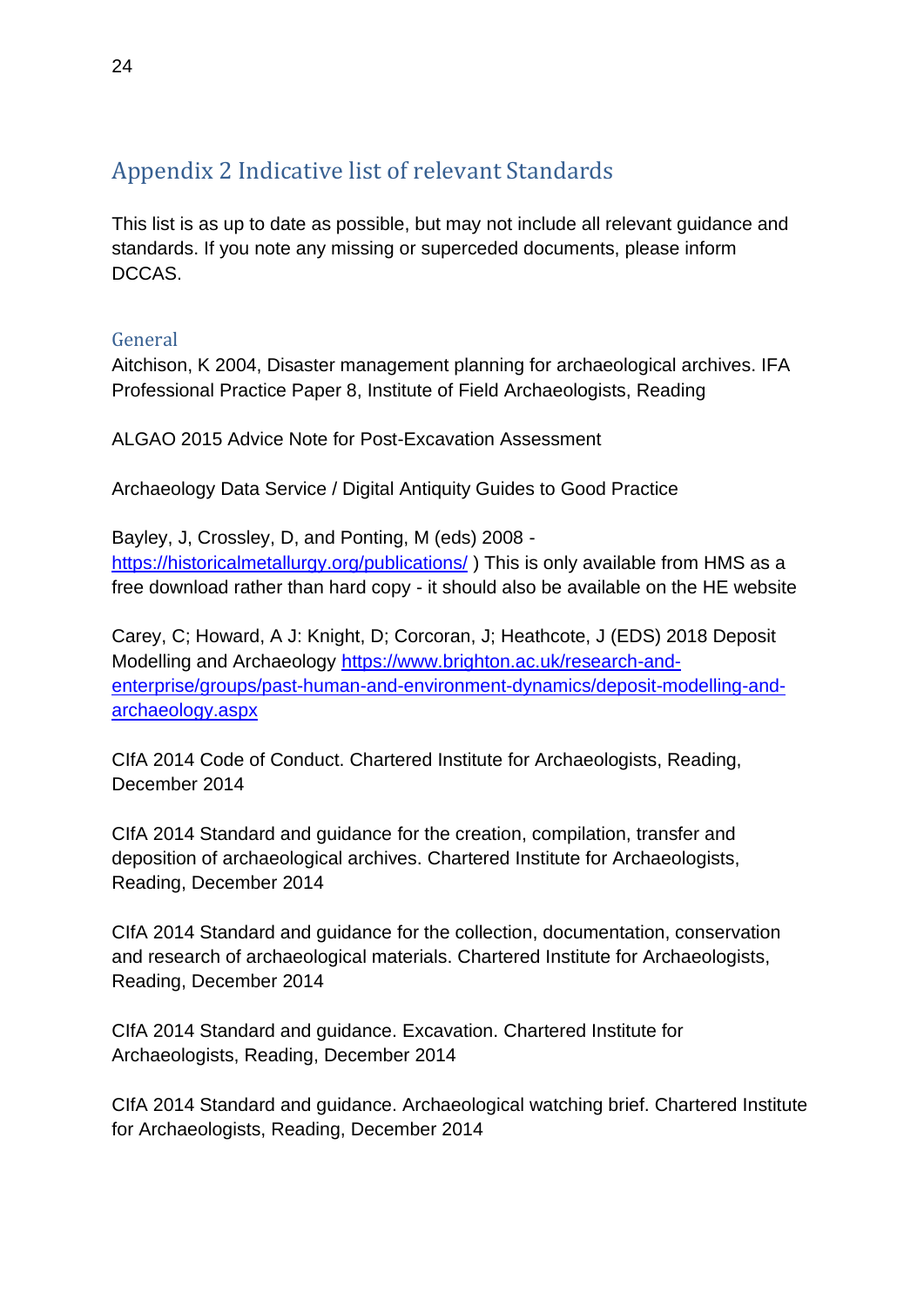CIfA 2014 Standard and guidance. Appendices. Chartered Institute for Archaeologists, Reading, December 2014

CIfA 2014 An introduction to providing career entry training in your organisation. CIfA Professional Practice Paper No. 11, Chartered Institute for Archaeologists, Reading

CIfA 2014 Policy statements (Equal opportunities in archaeology; Health and safety; The use of volunteers and students on archaeological projects; Environmental protection; Self‐employment and the use of self‐employed sub‐contractors; The use of training posts on archaeological project). Chartered Institute for Archaeologists, Reading

CIfA (2014) Standard and guidance for archaeological field evaluation, Chartered Institute for Archaeologists, Reading

CIRIA 2015 Environmental good practice on site (fourth edition). CIRIA C741. Construction Industry Research and Information Association

Dawson, A and Hillhouse, S 2011 SPECTRUM 4.0: the UK Collections Management Standard. Collections Trust

FAME 2006 Employment Practice Manual. Federation of Archaeological Managers and Employers

Ferguson, L and Murray, D 1997 Archaeological Documentary Archives. IFA Professional Practice Paper 1, Institute of Field Archaeologists, Reading

Handley, M 1999 Microfilming Archaeological Archives. IFA Professional Practice Paper 2, Institute of Field Archaeologists, Reading

Historic England 2015 Archaeometallurgy: guidelines for best practice

Longworth, C and Wood, B 2000 Standards in Action Book 3: working with archaeology guidelines. Society of Museum Archaeologists/Museum Documentation **Association** 

MGC 1992 Standards in the Museum Care of Archaeological Collections. Museums and Galleries Commission

UKIC 1983 Packaging and Storage of Freshly Excavated Artefacts from Archaeological Sites. (United Kingdom Institute for Conservation, Conservation Guidelines No 2) UKIC 1984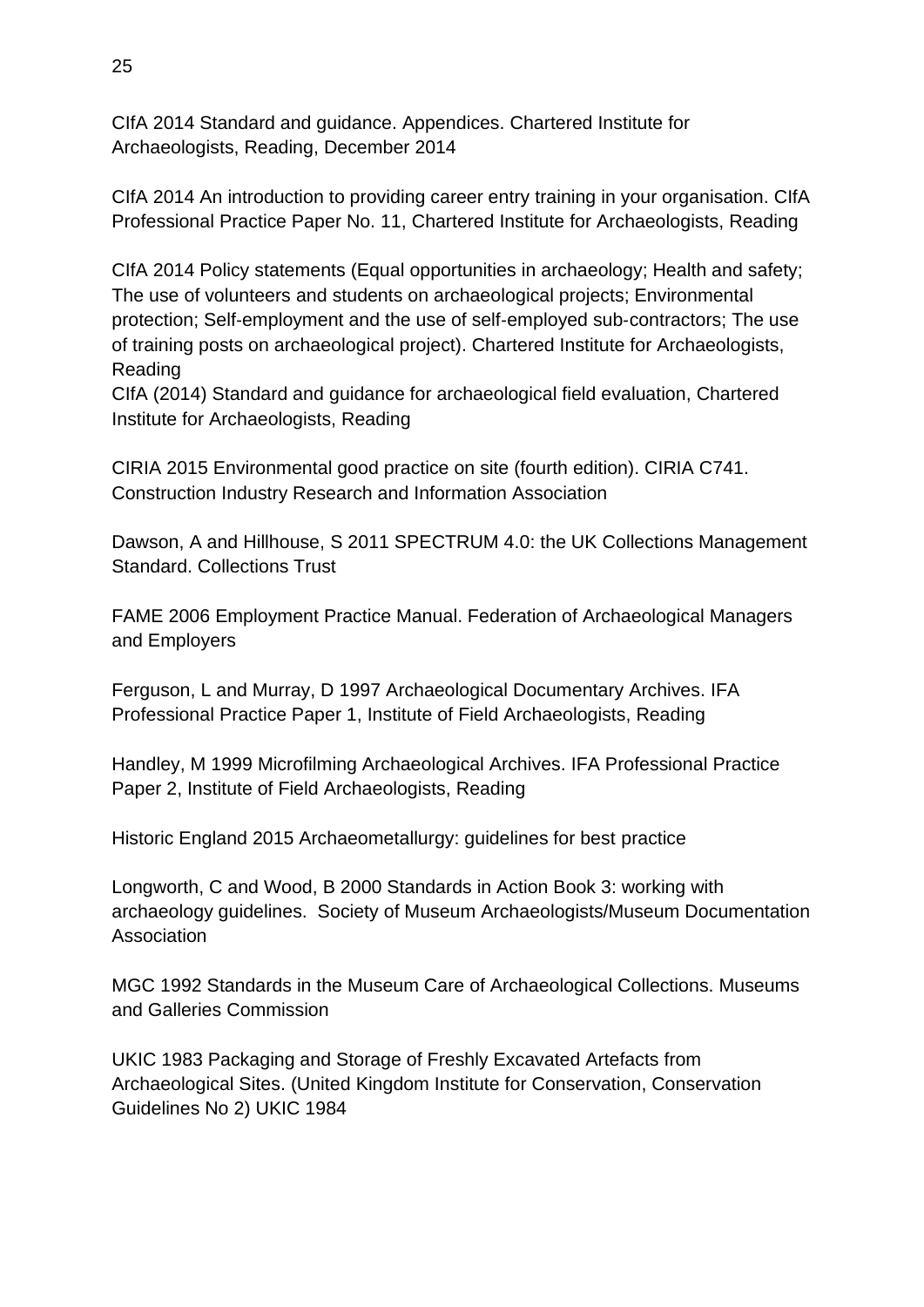Environmental Standards for Permanent Storage of Excavated material from Archaeological Sites. (United Kingdom Institute for Conservation, Conservation Guidelines No 3)

UKIC 1990 Guidance for Conservation Practice. United Kingdom Institute for **Conservation** 

UKIC 1990 Guidelines for the Preparation of Excavation Archives for Long-term Storage. United Kingdom Institute for Conservation Archaeology Section

UKIC 2001 Excavated Artefacts and Conservation. (United Kingdom Institute for Conservation, Conservation Guidelines No 1, revised)

White, Mark and Bates, Martin and Pope, Matthew and Schreve, Danielle and Scott, Beccy and Shaw, Andrew and Stafford, Elizabeth (2016) Lost Landscapes of Palaeolithic Britain. Project Report. Oxford Archaeology. <https://library.thehumanjourney.net/2795/>

Other sources of relevant Standards include: <http://www.isgap.org.uk/>

https://historicengland.org.uk/advice/find/

#### <span id="page-25-0"></span>Finds

English Heritage 1995 A Strategy for the Care and Investigation of Finds. English Heritage Ancient Monuments Laboratory, London

Watkinson, DE and Neal, V 2001 First Aid for Finds. RESCUE/United Kingdom Institute for Conservation

Packaging and Storage of Freshly Excavated Artefacts from Archaeological Sites (UKIC 1983) Standard and guidance: for the collection, documentation, conservation and research of archaeological materials (CIfA 2014b).

English Heritage 2006. Guidelines on the X-radiography of Archaeological Metalwork. [https://historicengland.org.uk/images-books/publications/x-radiography](https://historicengland.org.uk/images-books/publications/x-radiography-of-archaeological-metalwork/)[of-archaeological-metalwork/](https://historicengland.org.uk/images-books/publications/x-radiography-of-archaeological-metalwork/)

English Heritage 2008c Investigative Conservation. Guidelines on how the detailed examination of artefacts from archaeological sites can shed light on their manufacture and use.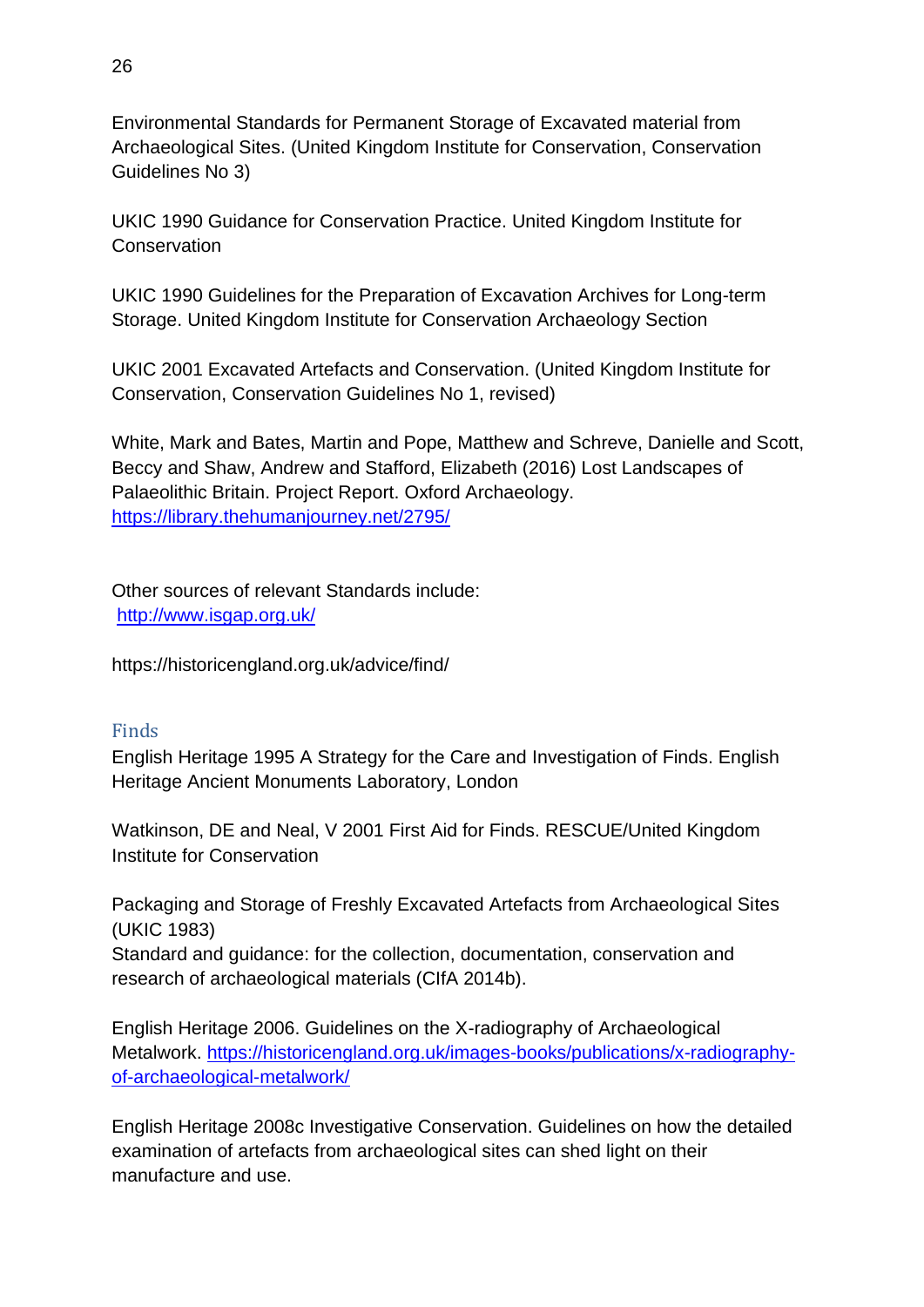<https://historicengland.org.uk/images-books/publications/investigative-conservation/>

English Heritage 2011 Glass manufacture: Archaeological Evidence for Glassworking. Guidance for Best Practice. [https://historicengland.org.uk/images](https://historicengland.org.uk/images-books/publications/glassworkingguidelines/)[books/publications/glassworkingguidelines/](https://historicengland.org.uk/images-books/publications/glassworkingguidelines/)

Historic England 2015. Archaeological and Historical Pottery Production Sites (2015). [https://historicengland.org.uk/images-books/publications/archaeological-and](https://historicengland.org.uk/images-books/publications/archaeological-and-historic-pottery-production-sites/)[historic-pottery-production-sites/](https://historicengland.org.uk/images-books/publications/archaeological-and-historic-pottery-production-sites/)

HE/ APABE (2017) Guidance for Best Practice for the Treatment of Human Remains Excavated from Christian Burial Grounds in England [https://www.babao.org.uk/assets/Uploads-to-Web/APABE-ToHREfCBG-FINAL-](https://www.babao.org.uk/assets/Uploads-to-Web/APABE-ToHREfCBG-FINAL-WEB.pdf)[WEB.pdf](https://www.babao.org.uk/assets/Uploads-to-Web/APABE-ToHREfCBG-FINAL-WEB.pdf)

#### <span id="page-26-0"></span>Environmental Archaeology

English Heritage 2008b. Guidelines for the Curation of Waterlogged Macroscopic Plant and Invertebrate Remains.

[https://historicengland.org.uk/images-books/publications/curation-of-waterlogged](https://historicengland.org.uk/images-books/publications/curation-of-waterlogged-macroscopic-plant-and-invertebrate-remains/)[macroscopic-plant-and-invertebrate-remains/](https://historicengland.org.uk/images-books/publications/curation-of-waterlogged-macroscopic-plant-and-invertebrate-remains/)

English Heritage 2010. Waterlogged Wood: Guidelines on the Recording, Sampling, Conservation and Curation of Waterlogged Wood. <https://historicengland.org.uk/images-books/publications/waterlogged-wood/>

English Heritage 2011. Environmental Archaeology: A Guide to the Theory and Practice of Methods, from Sampling and Recovery to Post-excavation. 2nd Edition [https://historicengland.org.uk/images-books/publications/environmental-archaeology-](https://historicengland.org.uk/images-books/publications/environmental-archaeology-2nd/)[2nd/](https://historicengland.org.uk/images-books/publications/environmental-archaeology-2nd/)

English Heritage 2014. Animal bones and Archaeology: Guidelines for Best Practice. [https://historicengland.org.uk/images-books/publications/animal-bones-and](https://historicengland.org.uk/images-books/publications/animal-bones-and-archaeology/)[archaeology/](https://historicengland.org.uk/images-books/publications/animal-bones-and-archaeology/)

### <span id="page-26-1"></span>Human Remains

English Heritage 2004. Human Bones from Archaeological Sites: Guidelines for Producing Assessment Documents and Analytical Reports. <https://www.babao.org.uk/assets/Uploads-to-Web/eh-humanbones-assessments.pdf>

English Heritage 2013. Science and the Dead: A Guideline for the Destructive Sampling of Archaeological Human Remains for Scientific Analysis.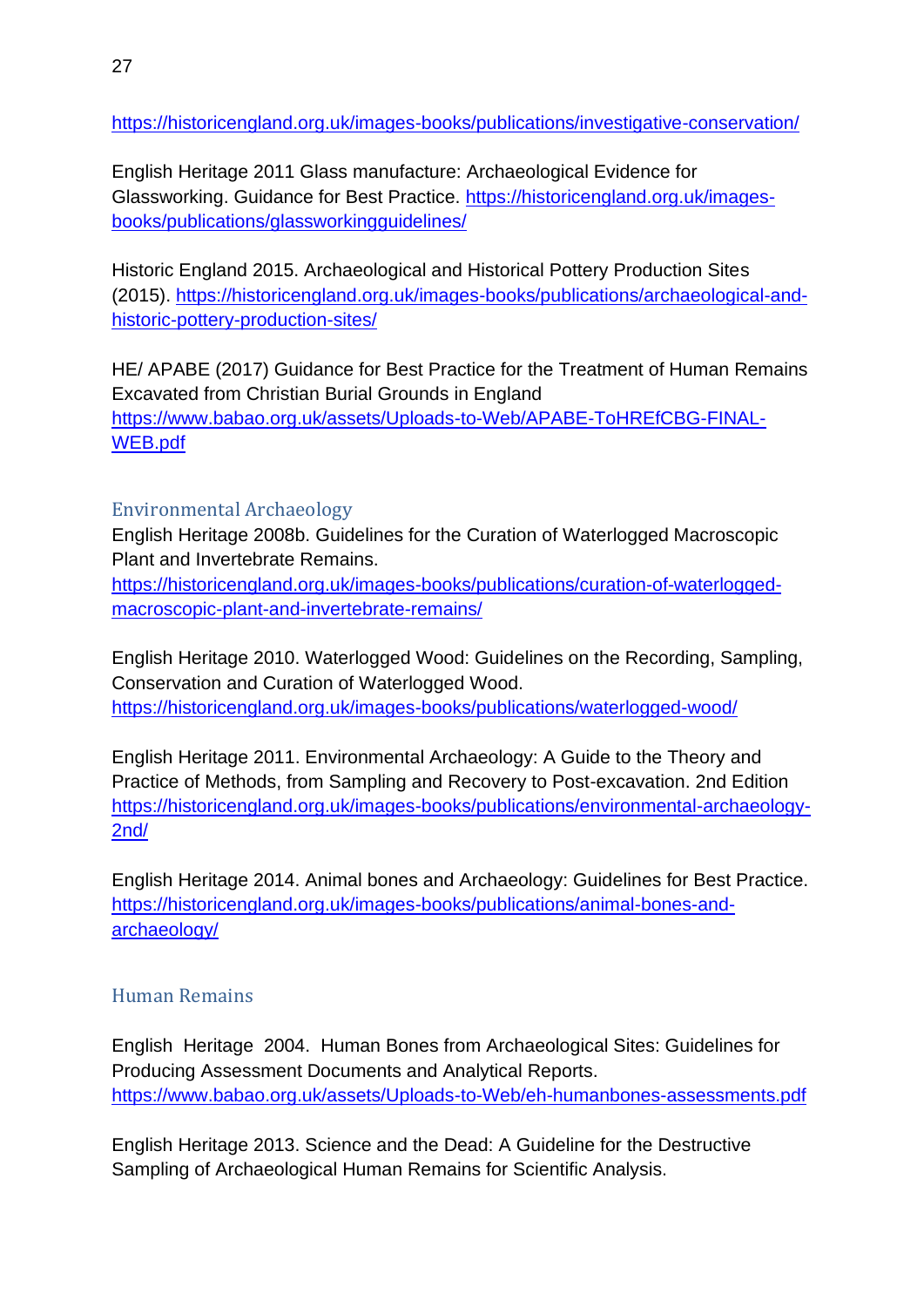<https://historicengland.org.uk/images-books/publications/science-and-dead/>

Historic England 2018 The Role of the Human Osteologist in an Archaeological Fieldwork Project [https://historicengland.org.uk/images-books/publications/role-of](https://historicengland.org.uk/images-books/publications/role-of-human-osteologist-in-archaeological-fieldwork-project/heag263-human-osteologist-archaeological-fieldwork-project/)[human-osteologist-in-archaeological-fieldwork-project/heag263-human-osteologist](https://historicengland.org.uk/images-books/publications/role-of-human-osteologist-in-archaeological-fieldwork-project/heag263-human-osteologist-archaeological-fieldwork-project/)[archaeological-fieldwork-project/](https://historicengland.org.uk/images-books/publications/role-of-human-osteologist-in-archaeological-fieldwork-project/heag263-human-osteologist-archaeological-fieldwork-project/)